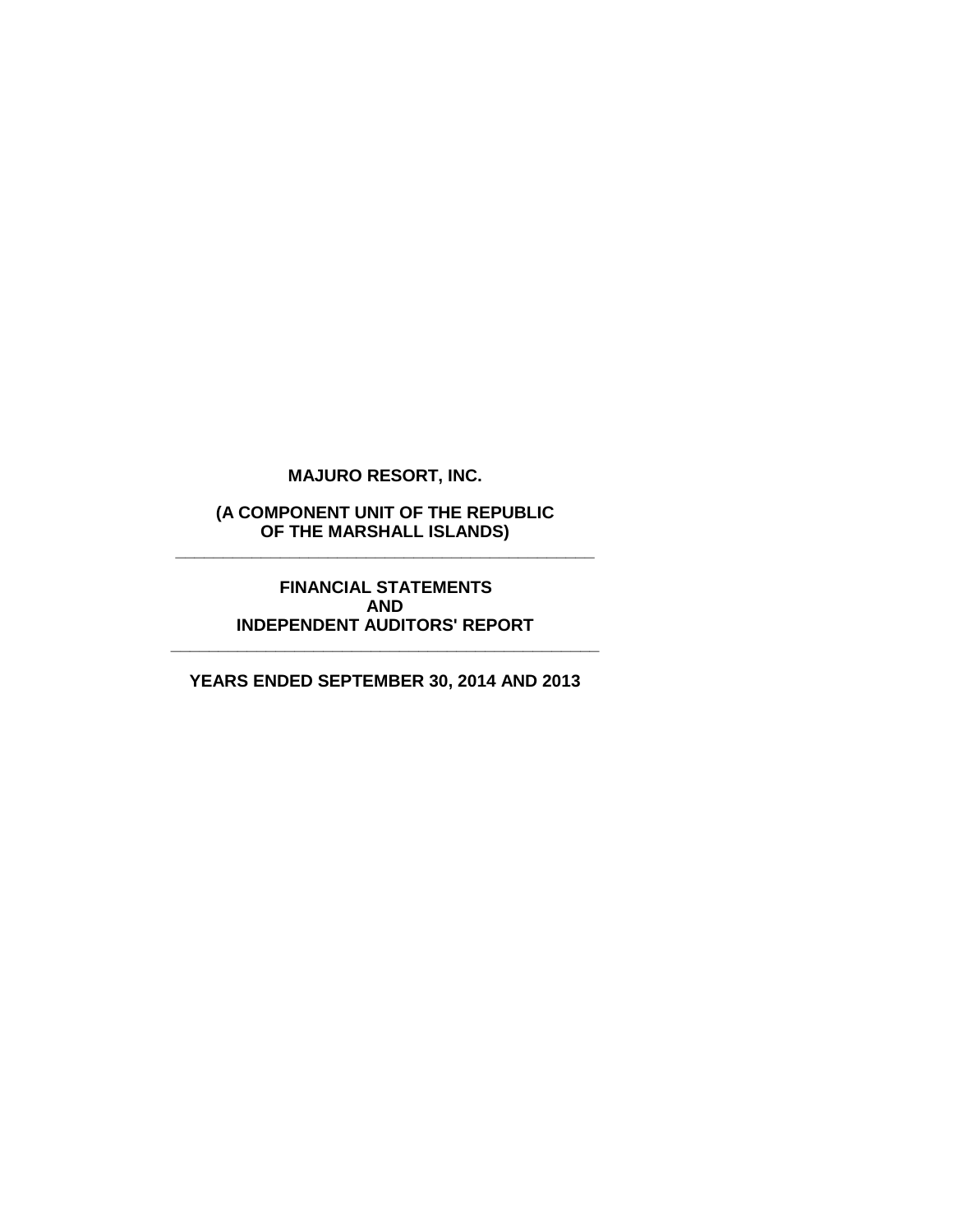## **MAJURO RESORT, INC. (A COMPONENT UNIT OF THE REPUBLIC OF THE MARSHALL ISLANDS)**

# Years Ended September 30, 2014 and 2013 Table of Contents

|      |                                                                                                                                                                                                                                    | Page No.           |
|------|------------------------------------------------------------------------------------------------------------------------------------------------------------------------------------------------------------------------------------|--------------------|
| L.   | <b>INDEPENDENT AUDITORS' REPORT</b>                                                                                                                                                                                                | 1                  |
| Ш.   | MANAGEMENT'S DISCUSSION AND ANALYSIS                                                                                                                                                                                               | 3                  |
| III. | <b>FINANCIAL STATEMENTS:</b>                                                                                                                                                                                                       |                    |
|      | <b>Statements of Net Position</b><br>Statements of Revenues, Expenses and Changes in Net Position<br><b>Statements of Cash Flows</b><br><b>Notes to Financial Statements</b>                                                       | 8<br>9<br>10<br>11 |
| IV.  | INDEPENDENT AUDITORS' REPORT ON COMPLIANCE WITH<br><b>LAWS AND REGULATIONS</b>                                                                                                                                                     |                    |
|      | Independent Auditors' Report on Internal Control Over Financial<br>Reporting and on Compliance and Other Matters Based on an<br>Audit of Financial Statements Performed in Accordance with<br><b>Government Auditing Standards</b> | 19                 |
|      | Schedule of Findings and Responses                                                                                                                                                                                                 | 21                 |
|      | Unresolved Prior Year Findings                                                                                                                                                                                                     | 26                 |
|      |                                                                                                                                                                                                                                    |                    |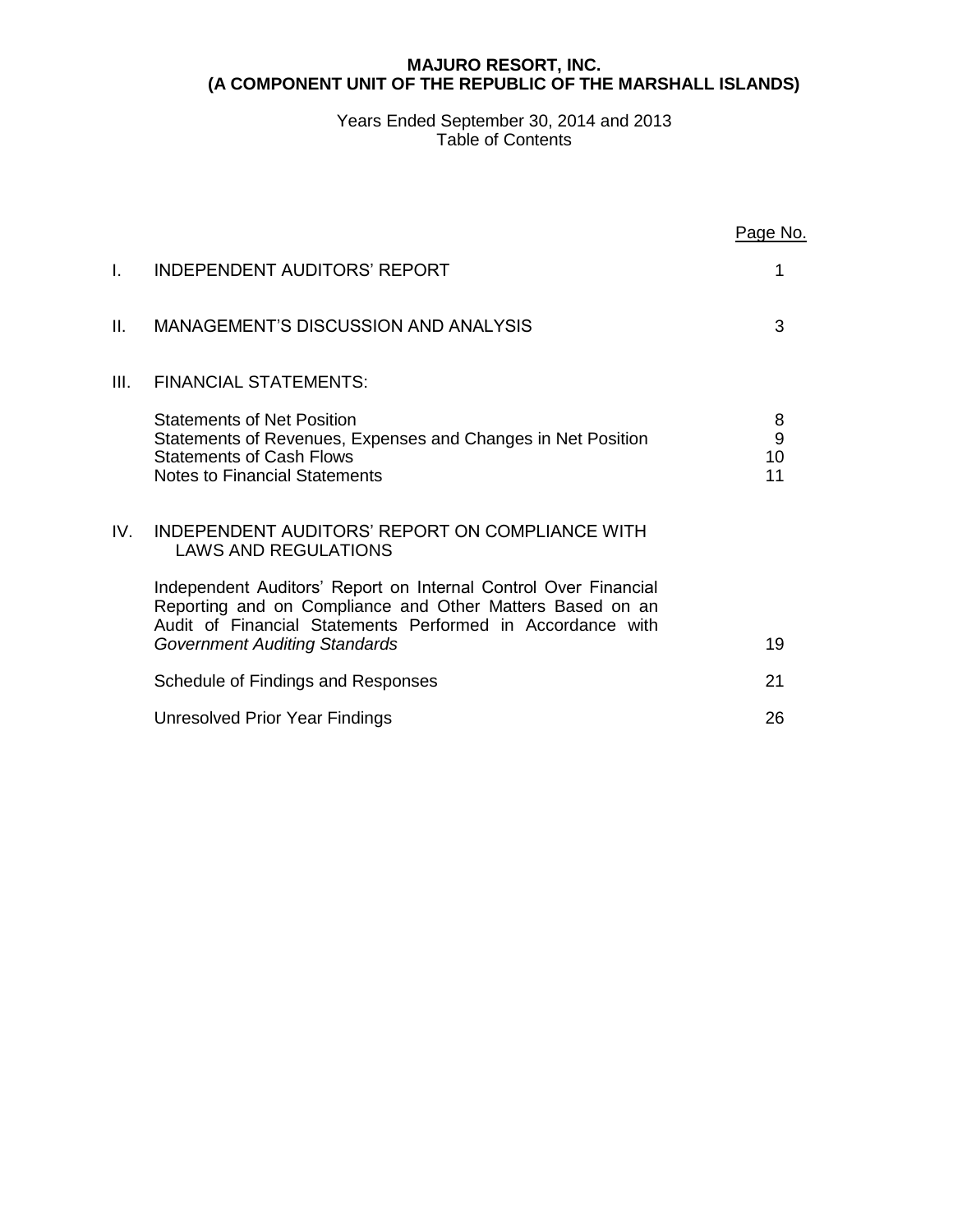

Deloitte & Touche LLP 361 South Marine Corps Drive Tamuning, GU 96913-3911 USA

Tel: (671)646-3884 Fax: (671)649-4932 www.deloitte.com

# **INDEPENDENT AUDITORS' REPORT**

Board of Directors Majuro Resort, Inc.:

### **Report on the Financial Statements**

We have audited the accompanying financial statements of Majuro Resort, Inc. (MRI), a component unit of the Republic of the Marshall Islands, which comprise the statements of net position as of September 30, 2014 and 2013, and the related statements of revenues, expenses and changes in net position and of cash flows for the years then ended, and the related notes to the financial statements.

### *Management's Responsibility for the Financial Statements*

Management is responsible for the preparation and fair presentation of these financial statements in accordance with accounting principles generally accepted in the United States of America; this includes the design, implementation, and maintenance of internal control relevant to the preparation and fair presentation of financial statements that are free from material misstatement, whether due to fraud or error.

### *Auditors' Responsibility*

Our responsibility is to express an opinion on these financial statements based on our audits. We conducted our audits in accordance with auditing standards generally accepted in the United States of America and the standards applicable to financial audits contained in *Government Auditing Standards*, issued by the Comptroller General of the United States. Those standards require that we plan and perform the audit to obtain reasonable assurance about whether the financial statements are free from material misstatement.

An audit involves performing procedures to obtain audit evidence about the amounts and disclosures in the financial statements. The procedures selected depend on the auditor's judgment, including the assessment of the risks of material misstatement of the financial statements, whether due to fraud or error. In making those risk assessments, the auditor considers internal control relevant to the entity's preparation and fair presentation of the financial statements in order to design audit procedures that are appropriate in the circumstances, but not for the purpose of expressing an opinion on the effectiveness of the entity's internal control. Accordingly, we express no such opinion. An audit also includes evaluating the appropriateness of accounting policies used and the reasonableness of significant accounting estimates made by management, as well as evaluating the overall presentation of the financial statements.

We believe that the audit evidence we have obtained is sufficient and appropriate to provide a basis for our audit opinion.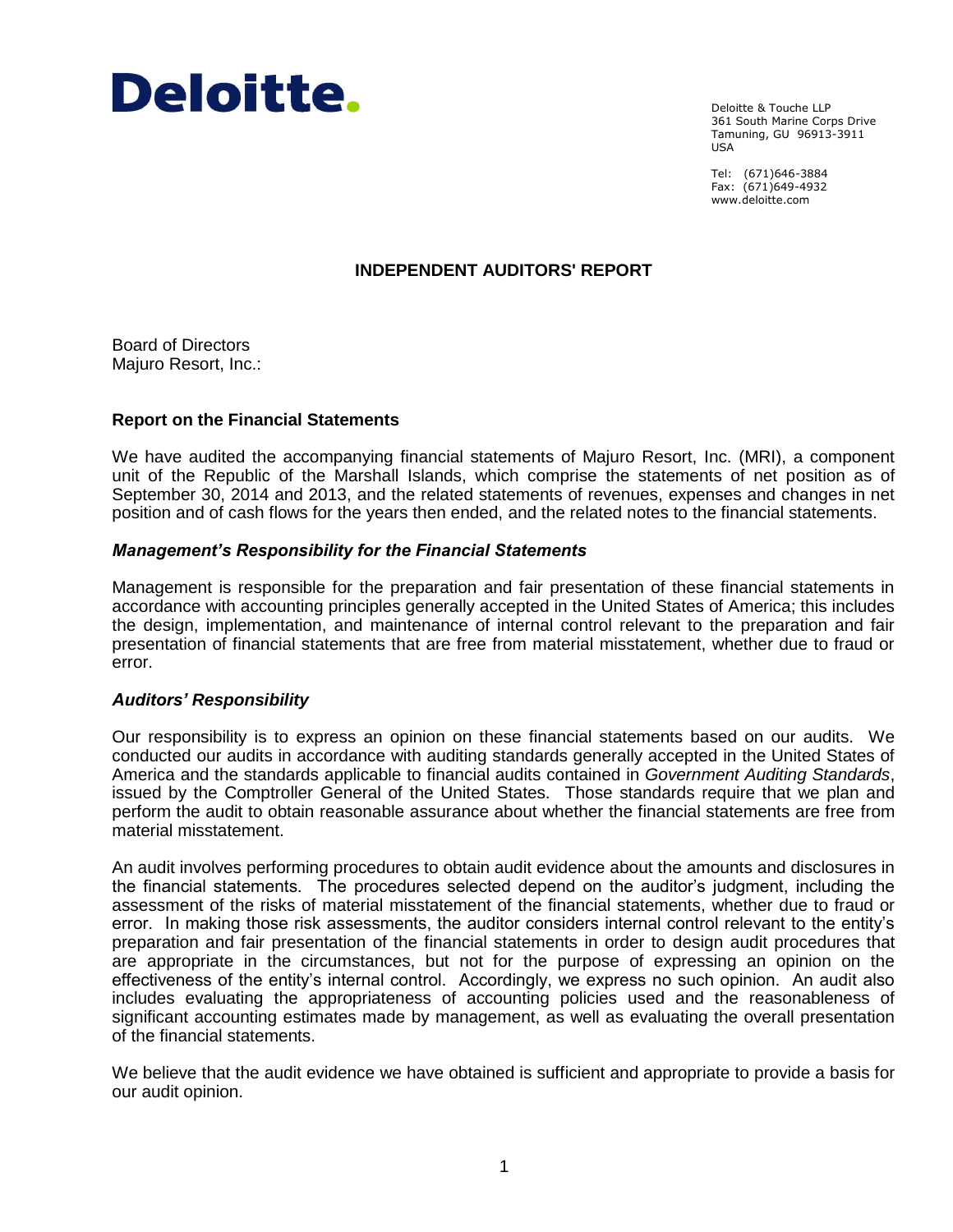# *Opinion*

In our opinion, the financial statements referred to above present fairly, in all material respects, the financial position of MRI as of September 30, 2014 and 2013, and the results of its operations and its cash flows for the years then ended in accordance with accounting principles generally accepted in the United States of America.

### *Emphasis-of-Matter*

### *Going Concern*

The accompanying financial statements have been prepared assuming that MRI will continue as a going concern. As discussed in Note 7 to the financial statements, MRI's recurring losses from operations raise substantial doubt about its ability to continue as a going concern. Management's plans concerning these matters are also discussed in Note 7 to the financial statements. The financial statements do not include any adjustments that might result from the outcome of this uncertainty. Our opinion is not modified with respect to this matter.

# *Other Matters*

### *Required Supplementary Information*

Accounting principles generally accepted in the United States of America require that the management's discussion and analysis on pages 3 to 7 be presented to supplement the financial statements. Such information, although not a part of the financial statements, is required by the Governmental Accounting Standards Board who considers it to be an essential part of financial reporting for placing the financial statements in an appropriate operational, economic, or historical context. We have applied certain limited procedures to the required supplementary information in accordance with auditing standards generally accepted in the United States of America, which consisted of inquiries of management about the methods of preparing the information and comparing the information for consistency with management's responses to our inquiries, the financial statements, and other knowledge we obtained during our audit of the financial statements. We do not express an opinion or provide any assurance on the information because the limited procedures do not provide us with sufficient evidence to express an opinion or provide any assurance.

# **Other Reporting Required by** *Government Auditing Standards*

In accordance with *Government Auditing Standards*, we have also issued our report dated September 21, 2015, on our consideration of MRI's internal control over financial reporting and on our tests of its compliance with certain provisions of laws, regulations, contracts, and grant agreements and other matters. The purpose of that report is to describe the scope of our testing of internal control over financial reporting and compliance and the results of that testing, and not to provide an opinion on internal control over financing reporting or on compliance. That report is an integral part of an audit performed in accordance with *Government Auditing Standards* in considering MRI's internal control over financial reporting and compliance.

September 21, 2015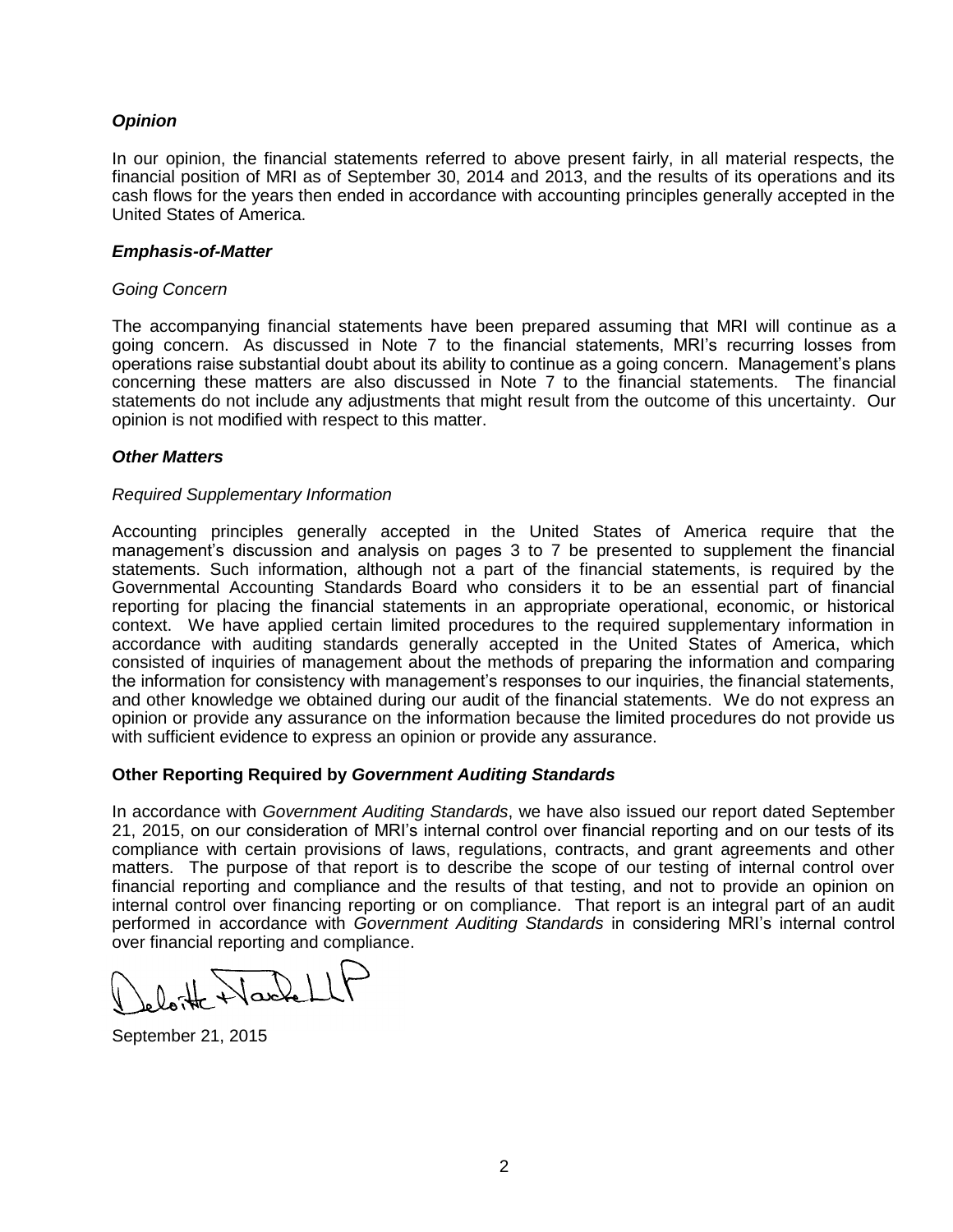### Management's Discussion and Analysis Years Ended September 30, 2014 and 2013

This section of the Majuro Resort, Inc. (MRI) annual financial report presents our discussion and analysis of MRI's financial performance for the fiscal year that ended on September 30, 2014. The discussion and analysis should be read in conjunction with the audited financial statements, which follow this section.

# **Financial Highlights**

Total assets decreased by \$235,157 or 10% from \$2,286,258 in 2013 to \$2,051,101 in 2014.

Gross operating revenues for 2014 were \$2,992,728 and represent an increase of \$285,499 or 11% compared to 2013. Compared to FY2012, total operating revenues was higher by \$820,619 or 38%.

Total departmental operating profit for the full twelve-month period was \$1,257,651 compared to 2013, which was \$874,765 or an increase of \$382,886 or 44%. This also represents an increase over 2012 departmental profit by \$781,091. As a percentage of total revenues, overall departmental operating profit for 2014 was at 42%, which represents 10% and 20% higher than 2013 and 2012, respectively.

Operating expenses for 2014 amounted to \$1,656,290 compared to 2013, which was \$1,669,549 or a decrease of \$13,259 or 1%. As a percentage of total revenues, overall operating expenses for 2014 were at 55%, which represents a decrease of 7% and 15% in 2013 and 2012, respectively.

### **Financial Analysis**

The Statement of Net Position and the Statement of Revenues, Expenses and Changes in Net Position provide an indication of MRI's financial condition. MRI's net position reflects the difference between assets and liabilities. A summary of MRI's Statement of Net Position is presented below:

|                                                  | 2014                    | 2013                    | 2012                     |
|--------------------------------------------------|-------------------------|-------------------------|--------------------------|
| Current and other assets                         | \$<br>474.474           | \$<br>495,430           | \$<br>390,087            |
| Capital assets                                   | 1,576,627               | 1,790,828               | 1,485,197                |
| Total assets                                     | \$2,051,101             | \$2,286,258             | \$1,875,284              |
| <b>Current liabilities</b><br>Net position:      | 1,403,307<br>\$.        | \$1,321,873             | \$2,798,267              |
| Net investment in capital assets<br>Unrestricted | 1,576,627<br>(928, 833) | 1,790,828<br>(826, 443) | 1,485,197<br>(2,408,180) |
| Total net position                               | 647,794                 | 964,385                 | (922, 983)               |
| Total liabilities and net position               | 2,051,101<br>\$         | \$2,286,258             | 1,875,284<br>\$          |

Total assets decreased by \$235,157 or 10% from \$2,286,258 in 2013 to \$2,051,101 in 2014. The decrease in total assets is the result of a net decrease in capital assets of \$214,201, representing capital asset additions of \$152,814 offset by depreciation expense of \$367,015, and a net decrease in current assets of \$20,956. The decrease in current assets is primarily the result of a net decrease in receivables of \$59,956, representing an increase in overall receivables of \$104,512 offset by an increase in the allowance for doubtful accounts of \$164,468, and an increase in cash reserves at the end of the fiscal year of \$47,552.

On the other hand, total liabilities increased by \$81,434 or 6% from \$1,321,873 in 2013 to \$1,403,307 in 2014. MRI's liabilities increased due to increase in utilities and due to its affiliates.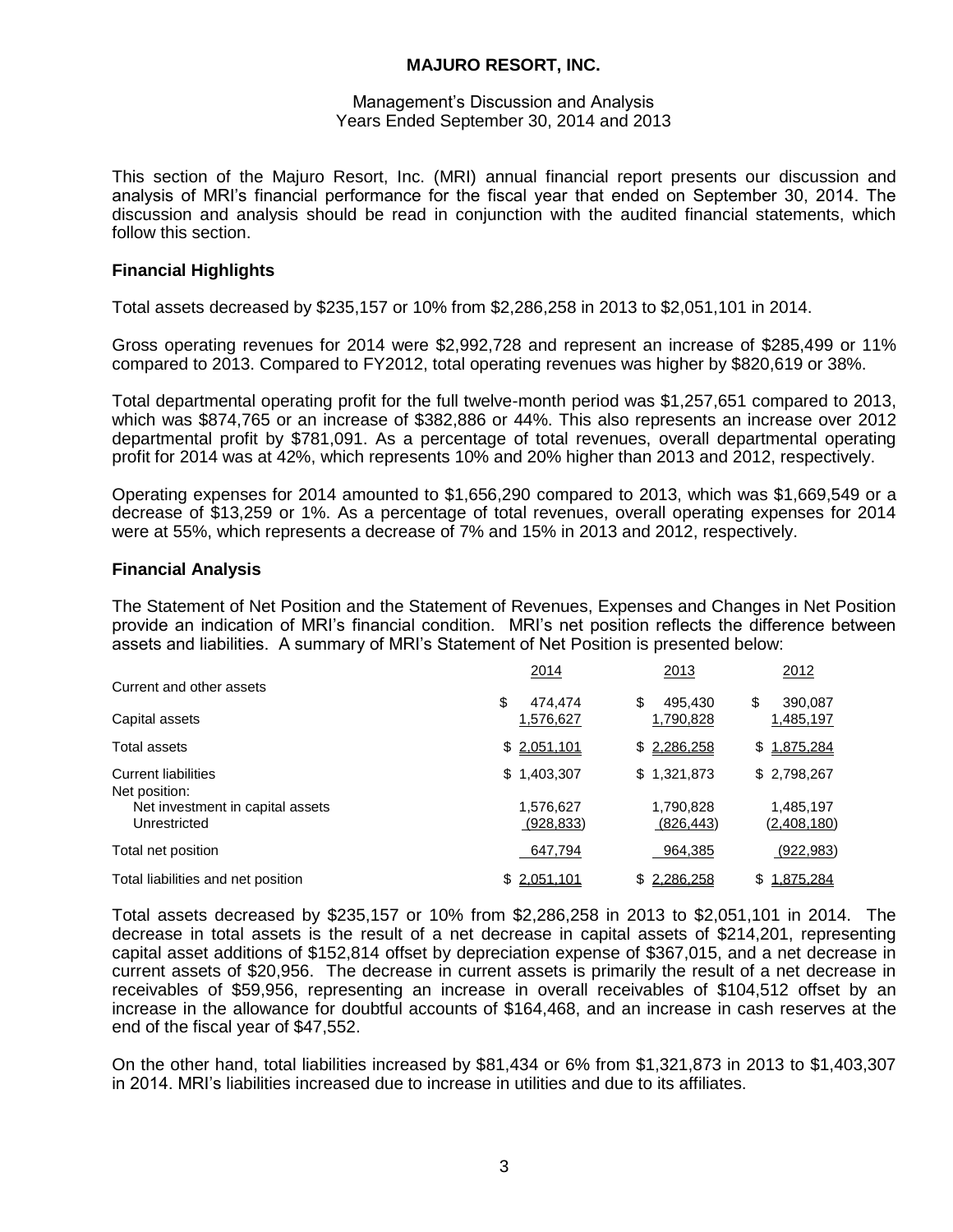### Management's Discussion and Analysis Years Ended September 30, 2014 and 2013

A summary of MRI's Statement of Revenues, Expenses and Changes in Net Position is presented below:

|                                        | 2014            | 2013            | 2012             |
|----------------------------------------|-----------------|-----------------|------------------|
| Revenues:                              |                 |                 |                  |
| Rooms                                  | \$<br>1,589,032 | 1,313,827<br>\$ | \$<br>1,141,179  |
| Food and beverage                      | 1,278,067       | 1,336,733       | 1,013,946        |
| Telephone                              | 2,473           | 4,045           | 2,872            |
| <b>Others</b>                          | 123,156         | 52,624          | 14,112           |
|                                        | 2,992,728       | 2,707,229       | 2,172,109        |
| Less bad debts expense                 | (185, 452)      | (93, 227)       | (108, 616)       |
|                                        | 2,807,276       | 2,614,002       | 2,063,493        |
| Cost of sales and services:            |                 |                 |                  |
| Rooms                                  | 383,411         | 397,641         | 364,189          |
| Food and beverage                      | 1,125,466       | 1,294,779       | 1,191,878        |
| Telephone                              | 15,800          | 26,727          | 17,580           |
| Others                                 | 24,948          | 20,090          | 13,286           |
|                                        | 1,549,625       | 1,739,237       | 1,586,933        |
| Department gross profit (loss):        |                 |                 |                  |
| Rooms                                  | 1,020,169       | 822,959         | 668,374          |
| Food and beverage                      | 152,601         | 41,954          | (177, 932)       |
| Telephone                              | (13, 327)       | (22, 682)       | (14, 708)        |
| <b>Others</b>                          | 98,208          | 32,534          | 826              |
| Total gross profit                     | 1,257,651       | 874,765         | 476,560          |
| Operating expenses                     | 1,656,290       | 1,669,549       | 1,509,924        |
| Non-operating revenues (expenses), net | 82,048          | 316,517         | 287,600          |
| Forgiveness of debt                    |                 | 2,365,635       |                  |
| Change in net position                 | \$<br>(316,591) | \$1,887,368     | \$<br>(745, 764) |

The Statement of Revenues, Expenses and Changes in Net Position identify various revenue and expense items that impact the change in net position. Gross operating revenues for 2014 were \$2,992,728 and represent an increase of \$285,499 or 11% compared to 2013. Compared to FY2012, total operating revenues was higher by \$820,619 or 38%. The increase over FY2014 operating revenues is the combined effect of the increased revenue performance in rooms by \$275,205, which can be largely attributed to the increase in average room rate, and an increase in other revenue of \$70,532 offset by a decrease in food and beverage revenue of \$58,666.

Operating revenues for 2014 showed an increase of \$285,499 from \$2,707,229 in 2013 to \$2,992,728 in 2014. Room revenues for 2014 increased by \$275,205 or 21% from 2013 and increased by \$447,853 or 39% from 2012. The occupancy ratio in 2014 and 2013 increased to 49% with a \$6 increase in average room rate from \$55 in 2013 to \$61 in 2014. Food and beverage revenue for 2014 was \$1,278,067, which showed a decrease of \$58,666 over 2013 and an increase of \$264,121 over 2012. Meanwhile, telephone revenues and revenues from other operating departments posted a net increase of \$68,960 as compared to last year.

As indicated earlier, operating expenses for 2014 amounted to \$1,656,290 compared to 2013, which was \$1,669,549 or a decrease of \$13,259 or 1%. As a percentage of total revenues, overall operating expenses for 2014 were at 55%, which represents a decrease of 7% and 15% in 2013 and 2012, respectively. The decrease in operating expenses during the year was primarily attributable to the decrease in utility, sales and marketing as well as maintenance cost.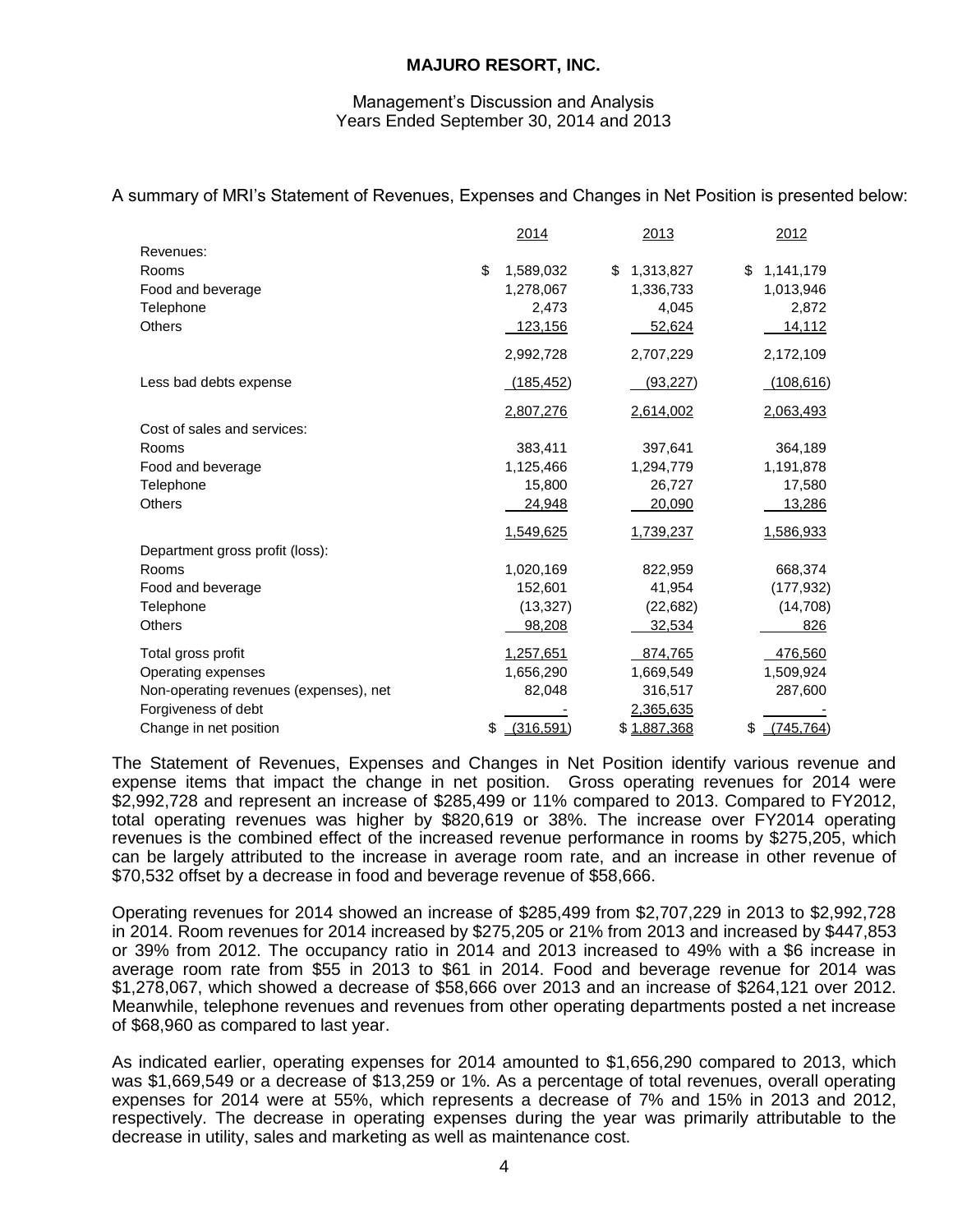## Management's Discussion and Analysis Years Ended September 30, 2014 and 2013

The following graph shows the major components of revenue for financial periods 2014, 2013 and 2012, all of which cover a twelve (12) month period ending September 30.



# **Statement of Hotel Occupancy Performance**

The following table shows a comparison of financial and statistical information affecting the room revenue performance for the years 2014, 2013, 2012, 2011 and 2010.

Financial information for all the years represents a twelve-month period ending September 30.

| <b>Occupancy Performance</b> | 2014        | 2013                     |              | 2012   |              | 2011                     | 2010        |
|------------------------------|-------------|--------------------------|--------------|--------|--------------|--------------------------|-------------|
|                              |             |                          |              |        |              |                          |             |
| % of total occupancy         | 49.41%      | 45.04%                   |              | 47.96% |              | 47.56%                   | 40.59%      |
| Average rate                 | \$<br>61.23 | \$<br>55.50              | $\mathbb{S}$ | 45.27  | $\mathbb{S}$ | 50.75                    | \$<br>50.34 |
| % of paid occupancy          | 49.33%      | 44.97%                   |              | 47.87% |              | 47.46%                   | 40.49%      |
| Average rate                 | \$<br>61.33 | \$55.59                  | $\mathbb{S}$ | 45.35  |              | \$50.86                  | \$50.47     |
|                              |             |                          |              |        |              |                          |             |
| Group rooms                  | -           | $\overline{\phantom{0}}$ |              |        |              |                          |             |
| % of total occupancy         | $\,$        | $\overline{\phantom{0}}$ |              |        |              | $\overline{\phantom{0}}$ |             |
| Average rate                 | $\,$        | $\overline{\phantom{0}}$ |              |        |              |                          |             |

Paid occupancy ratio in 2014 was 49% as compared to 45% in 2013 and 48% in 2012.

The hotel paid occupancy ratio for the current year has increased over the past two (2) years while the average paid room rate for the current year has increased due to increase in room rate and number of guests.

# **Operating Expenses**

Total operating expenses decreased by \$13,259 from \$1,669,549 in 2013 to \$1,656,290 in 2014 as a result of the decrease mainly in maintenance and utility components of operating expenses. As a percentage of total revenues, operating expenses for 2014 represents 55% or a decrease of 7% compared to 2013 and 15% decrease over 2012.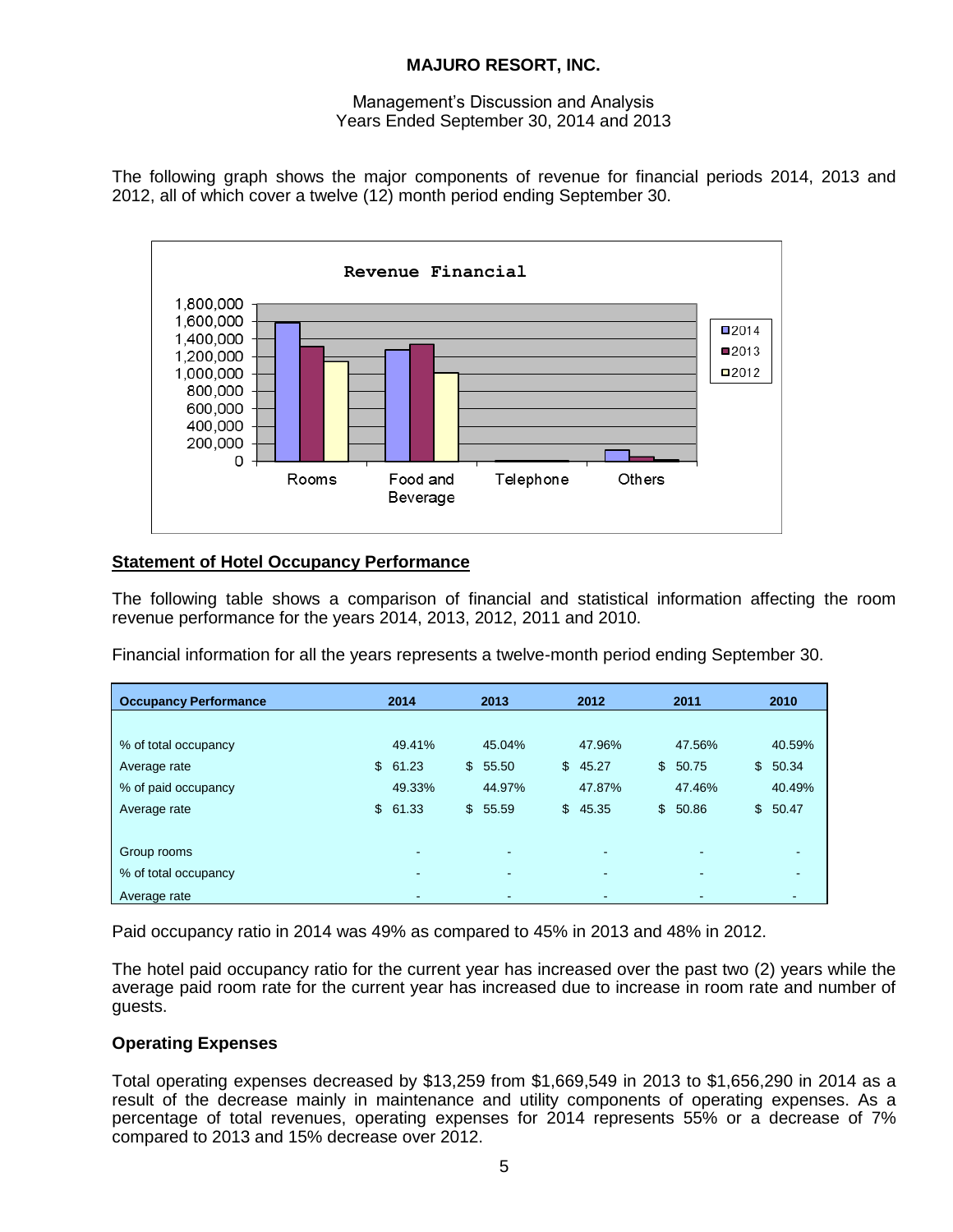### Management's Discussion and Analysis Years Ended September 30, 2014 and 2013

Utility costs showed a substantial decrease of \$42,355 from \$652,691 in 2013 to \$610,606 in 2014. The decrease was primarily contributed by the efforts of MIR to change old equipment to energy saver, change of water heater even with the increase in energy rate. General and administrative expenses showed an increase of \$24,490, depreciation posted an increase of \$101,500 while the maintenance cost decreased by of \$93,498.

The following graph shows the major components of operating expenses for financial periods 2014, 2013 and 2012, all of which cover a twelve (12) month period ending September 30.



Management's Discussion and Analysis for the year ended September 30, 2013 is set forth in the report on the audit of MRI's financial statements dated September 8, 2014. That Discussion and Analysis explains the major factors impacting the 2013 financial statements and may be obtained from the contact information below.

# **Capital Assets and Debt**

Net capital assets decreased by \$214,201 due mainly to less acquisitions and building improvement compared to 2013. Certain capital equipment was purchased to replace damaged equipment due to wear and tear. MRI had various capital projects such as replacement of TV and air conditioning units. There was also an increase in motor vehicles with the purchase of a van to be used for catering services for Food and Beverage during the year.

A summary of MRI's capital assets is presented below**:**

|                          | 2014            | 2013            |     | 2012        |
|--------------------------|-----------------|-----------------|-----|-------------|
| Building and structure   | \$<br>2.547.970 | \$<br>2.543.390 | \$  | 2,362,004   |
| Furniture and fixtures   | 1,342,770       | 1,238,720       |     | 924,297     |
| Office equipment         | 241.105         | 228.226         |     | 221,545     |
| Other equipment          | 109.838         | 104.983         |     | 96,153      |
| Motor vehicles           | 200,038         | 173,588         |     | 113,762     |
| At Cost                  | 4.441.721       | 4,288,907       |     | 3,717,761   |
| Accumulated depreciation | (2,865,094)     | (2,498,079)     |     | (2,232,564) |
| Net Book Value           | 1,576,627       | \$<br>1,790,828 | \$. | 1,485,197   |

For additional information concerning capital assets, please see note 4 to the financial statements.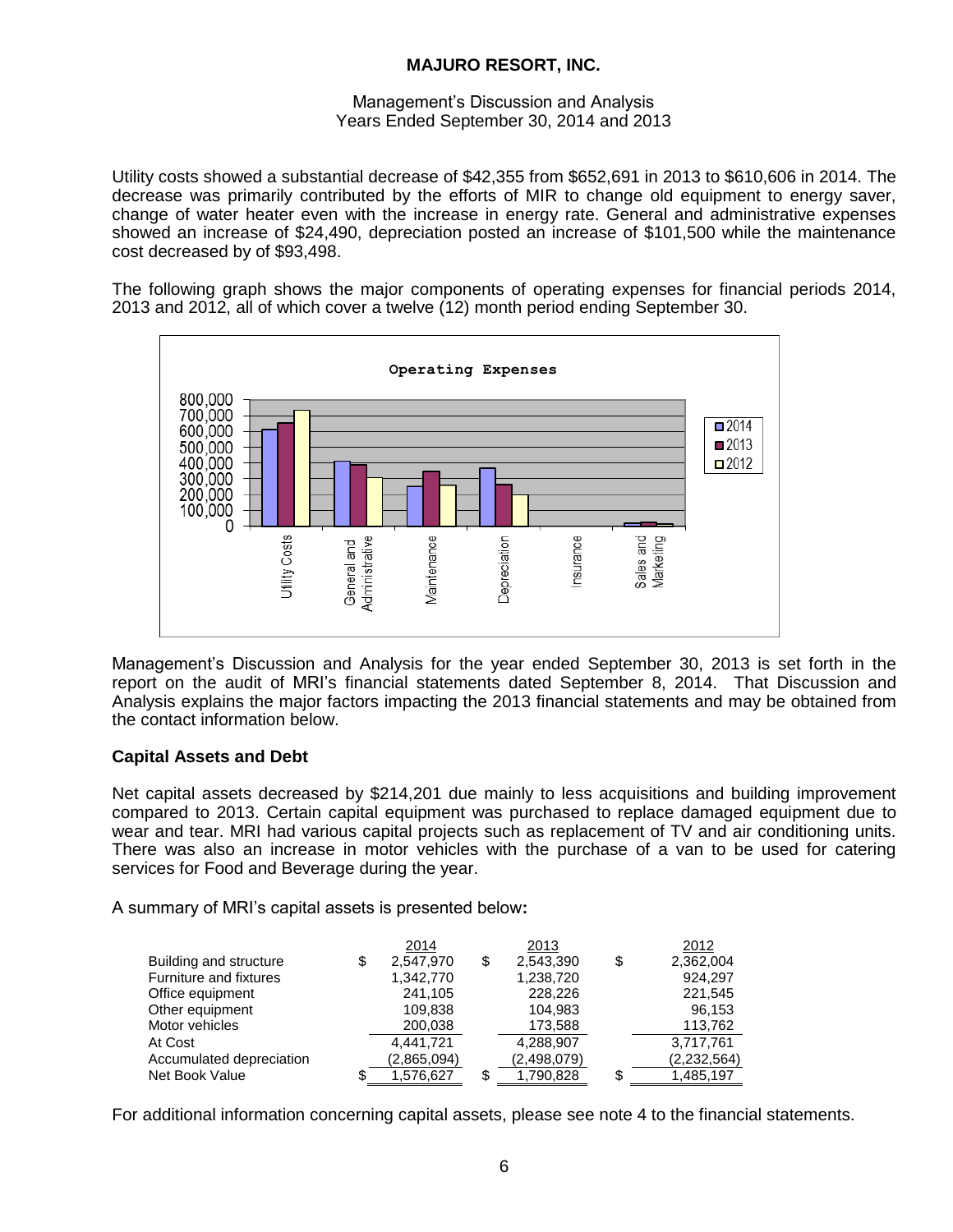### Management's Discussion and Analysis Years Ended September 30, 2014 and 2013

On December 12, 2012, MRI obtained a short-term loan facility for \$95,000 to finance certain expenditures associated with the hosting of the Pacific Islands Forum. This loan was paid in full on December 13, 2013. For additional information concerning debt, please see note 5 to the financial statements.

# **Economic Factors and Next Year's Performance**

The following factors may have a great impact on next year's operations:

- 1.) Marshall Islands Visitors Authority (MIVA) has been aggressively promoting the destination through outside sales agents in Japan, Europe and other countries to continually assist the tourism industry. Exposure to travel writers, travel agents, wholesalers, retailers as well as the general public is being accomplished through a combination of advertising, public relations, direct marketing, trade shows and promotions.
- 2.) Continued cooperative advertising and marketing with the Marshall Islands tourism industry and other local industry related businesses in reaching a broad range of travelers despite of limited marketing funds. The government administration is now playing an active role in promoting the Marshall Islands to generate sufficient visitor numbers through conferences, workshops, trainings and seminars.
- 3.) There is a continuous growth in guest arrivals brought about by the service provided by Our Airline between Majuro and Australia. This will have a great impact in the tourism industry and country as a whole. With the current number of visitors to Majuro, MRI management is optimistic about the amount of increase in room revenues for 2015. Upcoming conferences and seminars that will be hosted by RMI for 2015 will also give us an advantage in hotel room occupancy as well as the food and beverage operations.
- 4.) Increased marketing effort to promote the hotel facilities to the local market through discounted room rates, musical entertainment and other promotional activities to attract the local market.
- 5.) Combined efforts in searching for ways to increase collections and cut on costs and expenses to improve cash flow and help generate funds in order to meet obligations. MRI new management has established measures to improve its collection campaign in order to recover long-outstanding receivables.

# **Additional Financial Information**

The discussion and analysis is designed to provide MRI's customers and other interested parties with an overview of MRI's financial operations and financial condition. Should the reader have questions regarding the information included in this report or wish to request additional financial information, please contact the Majuro Resort, Inc. General Manager at P.O. Box 3279, Majuro, MH 96960.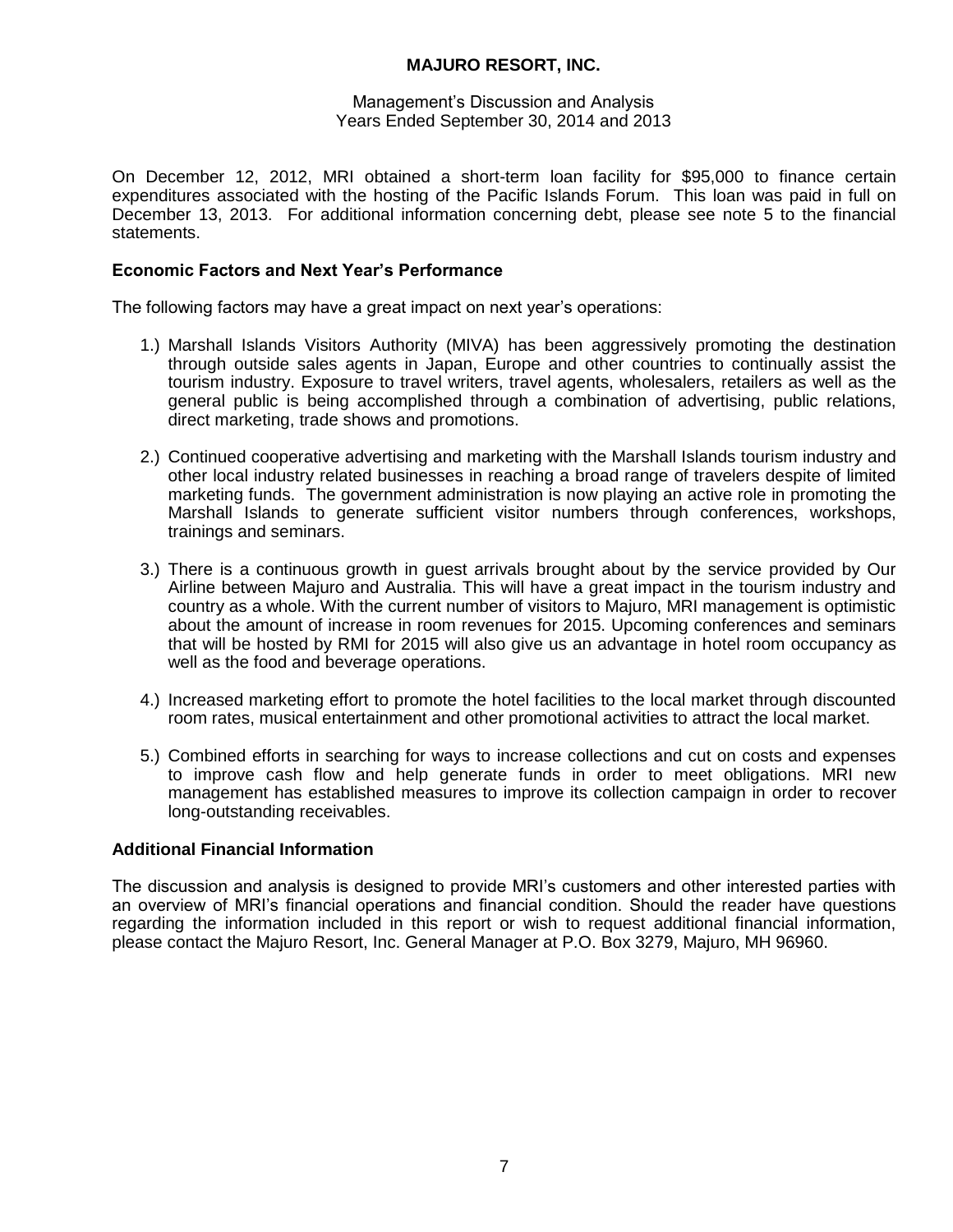# Statements of Net Position September 30, 2014 and 2013

| <b>ASSETS</b>                                                                                                | 2014                                      | 2013                                    |
|--------------------------------------------------------------------------------------------------------------|-------------------------------------------|-----------------------------------------|
| Current assets:<br>Cash                                                                                      | \$<br>126,828 \$                          | 79,276                                  |
| Receivables:<br>Trade<br><b>Affiliates</b><br>Other                                                          | 375,418<br>386,388<br>30,430              | 365,796<br>293,890<br>28,038            |
| Less allowance for doubtful accounts                                                                         | 792,236<br>(518, 214)                     | 687,724<br>(353, 746)                   |
| Total receivables, net                                                                                       | 274,022                                   | 333,978                                 |
| Inventories                                                                                                  | 44,397                                    | 48,514                                  |
| Prepaid expenses                                                                                             | 29,227                                    | 33,662                                  |
| Total current assets                                                                                         | 474,474                                   | 495,430                                 |
| Property, plant and equipment, net                                                                           | 1,576,627                                 | 1,790,828                               |
|                                                                                                              | \$<br>2,051,101 \$                        | 2,286,258                               |
| <b>LIABILITIES AND NET POSITION</b>                                                                          |                                           |                                         |
| <b>Current liabilities:</b><br>Note payable<br>Accounts payable<br>Payable to affiliates<br>Accrued expenses | \$<br>\$<br>148,431<br>684,946<br>569,930 | 95,000<br>346,441<br>361,243<br>519,189 |
| <b>Total current liabilities</b>                                                                             | 1,403,307                                 | 1,321,873                               |
| Commitment and contingencies                                                                                 |                                           |                                         |
| Net position:<br>Net investment in capital assets<br>Unrestricted                                            | 1,576,627<br>(928, 833)                   | 1,790,828<br>(826, 443)                 |
| Total net position                                                                                           | 647,794                                   | 964,385                                 |
|                                                                                                              | 2,051,101<br>\$                           | 2,286,258                               |
|                                                                                                              |                                           |                                         |

See accompanying notes to financial statements.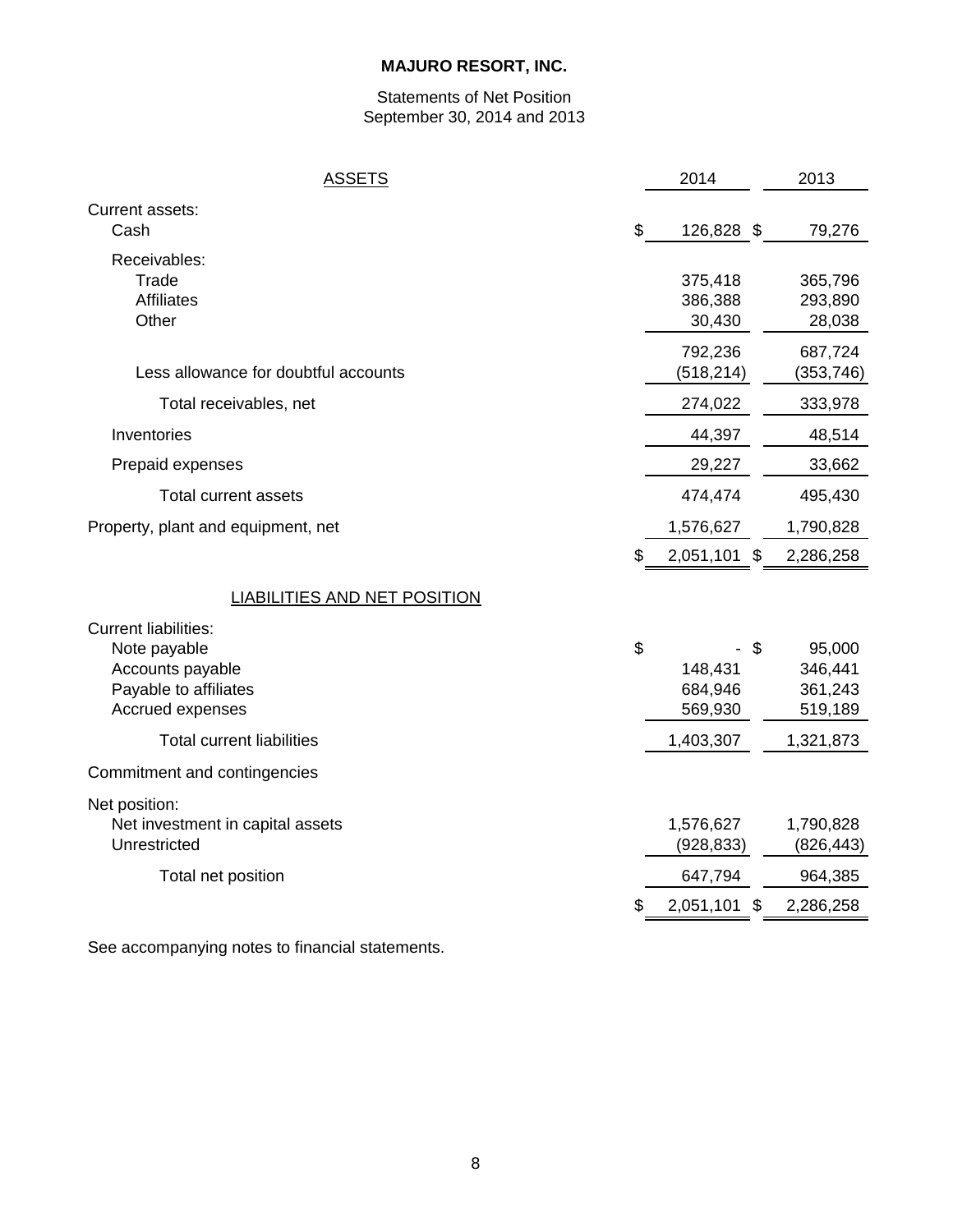### Statements of Revenues, Expenses and Changes in Net Position Years Ended September 30, 2014 and 2013

|                                                             | 2014               | 2013       |
|-------------------------------------------------------------|--------------------|------------|
| Revenues:                                                   |                    |            |
| Rooms                                                       | \$<br>1,589,032 \$ | 1,313,827  |
| Food and beverage                                           | 1,278,067          | 1,336,733  |
| Telephone<br>Other                                          | 2,473              | 4,045      |
|                                                             | 123,156            | 52,624     |
| Total revenues                                              | 2,992,728          | 2,707,229  |
| Less provision for doubtful accounts                        | (185,452)          | (93, 227)  |
| Net revenues                                                | 2,807,276          | 2,614,002  |
| Cost of sales:                                              |                    |            |
| Rooms                                                       | 383,411            | 397,641    |
| Food and beverage                                           | 1,125,466          | 1,294,779  |
| Telephone                                                   | 15,800             | 26,727     |
| Other                                                       | 24,948             | 20,090     |
| Total cost of sales                                         | 1,549,625          | 1,739,237  |
| Gross profit                                                | 1,257,651          | 874,765    |
| Operating expenses:                                         |                    |            |
| Utility costs                                               | 610,606            | 652,961    |
| General and administrative                                  | 412,267            | 387,777    |
| Depreciation                                                | 367,015            | 265,515    |
| Maintenance                                                 | 249,297            | 342,795    |
| Sales and marketing                                         | 17,105             | 20,501     |
| Total operating expenses                                    | 1,656,290          | 1,669,549  |
| <b>Operating loss</b>                                       | (398,639)          | (794, 784) |
| Nonoperating revenues (expenses):                           |                    |            |
| <b>Operating subsidies</b>                                  | 95,000             | 321,900    |
| Interest expense                                            | (12, 952)          | (5, 383)   |
| Total nonoperating revenues (expenses), net                 | 82,048             | 316,517    |
|                                                             | (316, 591)         | (478, 267) |
| Special item:                                               |                    |            |
| Forgiveness of debt through transfer of liability to RepMar |                    | 2,365,635  |
| Changes in net position                                     | (316, 591)         | 1,887,368  |
| Net position at beginning of year                           | 964,385            | (922, 983) |
| Net position at end of year                                 | 647,794 \$         | 964,385    |
|                                                             |                    |            |

See accompanying notes to financial statements.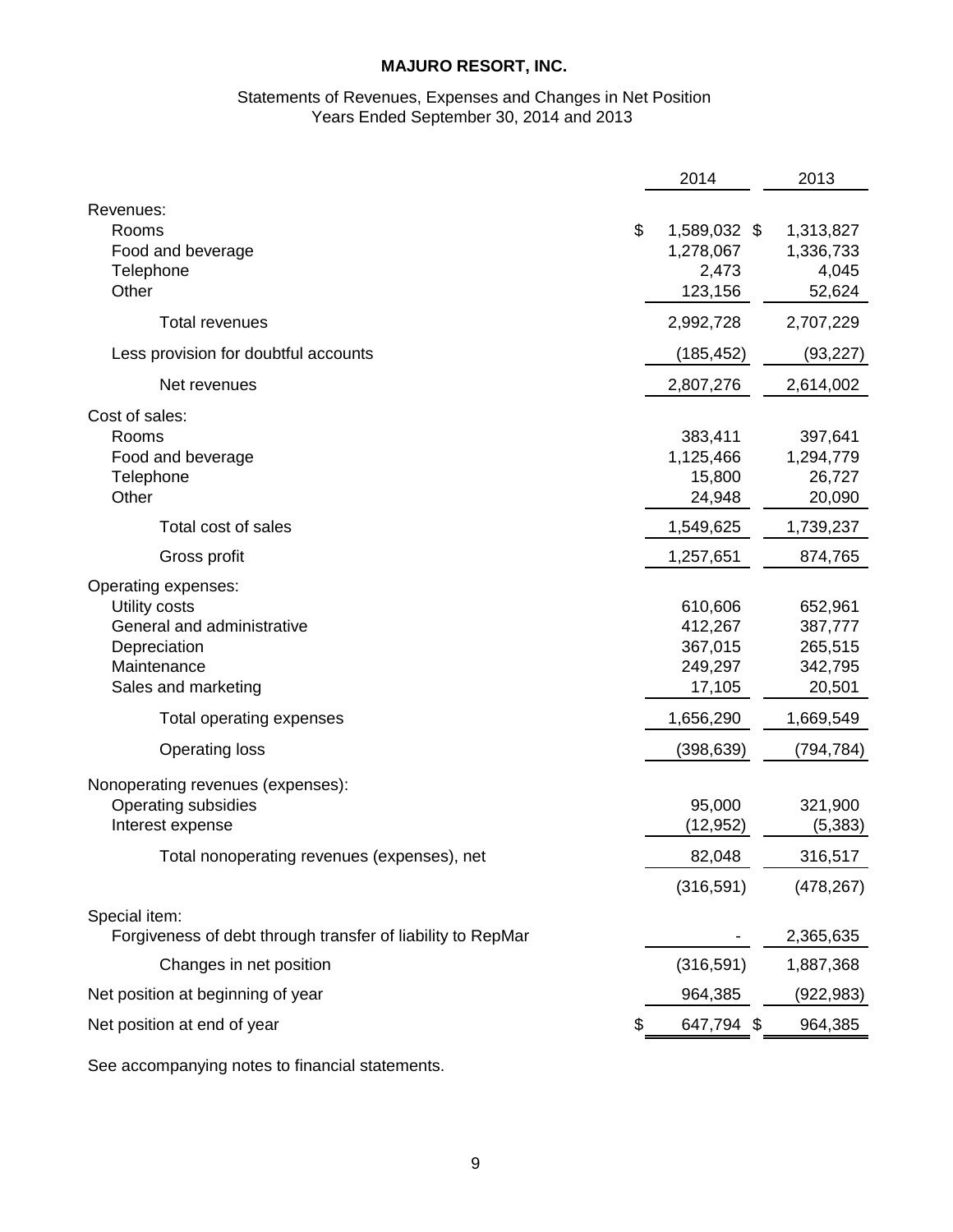# Statements of Cash Flows Years Ended September 30, 2014 and 2013

|                                                                                                                                                                                                        | 2014                                                | 2013                                                      |
|--------------------------------------------------------------------------------------------------------------------------------------------------------------------------------------------------------|-----------------------------------------------------|-----------------------------------------------------------|
| Cash flows from operating activities:<br>Cash received from customers<br>Cash payments to suppliers for goods and services<br>Cash payments to employees for services                                  | \$<br>2,867,232 \$<br>(1,819,999)<br>(833, 915)     | 2,469,499<br>(1,544,046)<br>(819, 643)                    |
| Net cash provided by operating activities                                                                                                                                                              | 213,318                                             | 105,810                                                   |
| Cash flows from noncapital financing activities:<br>RepMar subsidy received<br>Interest paid                                                                                                           | 95,000<br>(6, 302)                                  | 321,900<br>(5, 383)                                       |
| Net cash provided by noncapital financing activities                                                                                                                                                   | 88,698                                              | 316,517                                                   |
| Cash flows from capital and related financing activities:<br>Acquisition of capital assets<br>Proceeds from note payable<br>Principal paid on note payable                                             | (152, 814)<br>(95,000)                              | (571, 146)<br>95,000                                      |
| Interest paid on note payable                                                                                                                                                                          | (6,650)                                             |                                                           |
| Net cash used for capital and related financing activities                                                                                                                                             | (254,464)                                           | (476, 146)                                                |
| Net change in cash                                                                                                                                                                                     | 47,552                                              | (53, 819)                                                 |
| Cash at beginning of year                                                                                                                                                                              | 79,276                                              | 133,095                                                   |
| Cash at end of year                                                                                                                                                                                    | \$<br>126,828 \$                                    | 79,276                                                    |
| Reconciliation of operating loss to net cash provided by<br>operating activities:<br><b>Operating loss</b><br>Adjustments to reconcile operating loss to net cash<br>provided by operating activities: | \$<br>$(398, 639)$ \$                               | (794, 784)                                                |
| Depreciation<br>Bad debt expense<br>(Increase) decrease in assets:<br>Receivables:                                                                                                                     | 367,015<br>185,452                                  | 265,515<br>93,227                                         |
| Trade<br><b>Affiliates</b><br>Other<br>Inventories<br>Prepaid expenses                                                                                                                                 | (30,606)<br>(92, 498)<br>(2, 392)<br>4,117<br>4,435 | (95, 303)<br>(140, 473)<br>(1, 954)<br>(17, 247)<br>2,588 |
| Increase (decrease) in liabilities:<br>Accounts payable<br>Payable to affiliates<br>Accrued expenses                                                                                                   | (198, 010)<br>323,703<br>50,741                     | 167,698<br>572,966<br>53,577                              |
| Net cash provided by operating activities                                                                                                                                                              | 213,318 \$                                          | 105,810                                                   |
| Supplemental disclosure of cash flow information:<br>Transfer of utility liaiblity to RepMar:<br>Payable to affiliates<br>Forgiveness of debt through transfer of liability to RepMar                  | \$<br>\$                                            | 2,365,635<br>(2,365,635)                                  |
|                                                                                                                                                                                                        |                                                     |                                                           |

See accompanying notes to financial statements.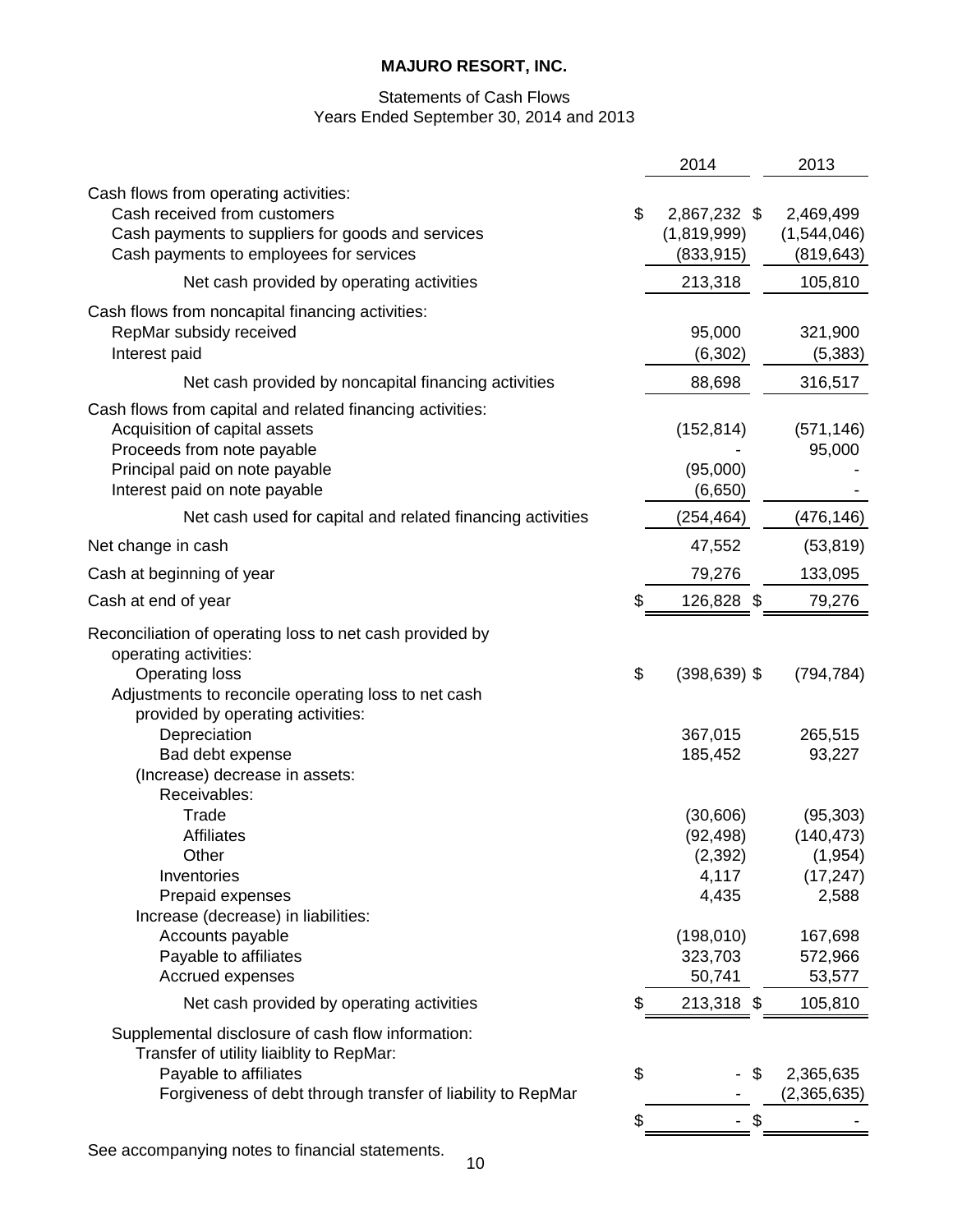Notes to Financial Statements September 30, 2014 and 2013

# (1) Organization

Majuro Resort, Inc. (MRI) dba Marshall Islands Resort, a component unit of the Republic of the Marshall Islands (RepMar), was formed on November 8, 1995, as a corporation. The primary business of MRI is the operation of a 150-room hotel on the atoll of Majuro in the Republic of the Marshall Islands. MRI is governed by a five-member Board of Directors appointed by the Cabinet of RepMar. MRI's financial statements are incorporated into the financial statements of RepMar as a component unit.

# (2) Summary of Significant Accounting Policies

The accounting policies of MRI conform to accounting principles generally accepted in the United States of America, as applicable to governmental entities, specifically proprietary funds.

GASB Statement No. 34, *Basic Financial Statements - and Management's Discussion and Analysis - for State and Local Governments*, which was subsequently amended by Statement No. 37, *Basic Financial Statements - and Management's Discussion and Analysis - for State and Local Governments: Omnibus*, and modified by Statement No. 38, *Certain Financial Statement Note Disclosures,* establish financial reporting standards for governmental entities, which require that management's discussion and analysis of the financial activities be included with the basic financial statements and notes, and modify certain other financial statement disclosure requirements.

To conform to the requirements of GASB Statement No. 34, equity is presented in the following net position categories:

- Net investment in capital assets; capital assets, net of accumulated depreciation, plus construction or improvement of those assets.
- Unrestricted; net position that is not subject to externally imposed stipulations. Unrestricted net position may be designated for specific purposes by action of management or the Board of Directors or may otherwise be limited by contractual agreements with outside parties.

# Basis of Accounting

Proprietary funds are accounted for on a flow of economic resources measurement focus. With this measurement focus, all assets and liabilities associated with the operation of the fund are included in the statements of net position. Proprietary fund operating statements present increases and decreases in net position. The accrual basis of accounting is utilized by proprietary funds. Under this method, revenues are recorded when earned and expenses are recorded at the time liabilities are incurred. MRI considers room and related food, beverage and telephone revenues and costs directly related to such revenues to be operating revenues and expenses. Revenues and expenses related to financing and other activities are reflected as nonoperating.

# Cash

Custodial risk is the risk that in the event of a bank failure, MRI's deposits may not be returned to it. Such deposits are not covered by depository insurance and are either uncollateralized or collateralized with securities held by the pledging financial institution or held by the pledging financial institution but not in the depositor-government's name. MRI does not have a deposit policy for custodial credit risk.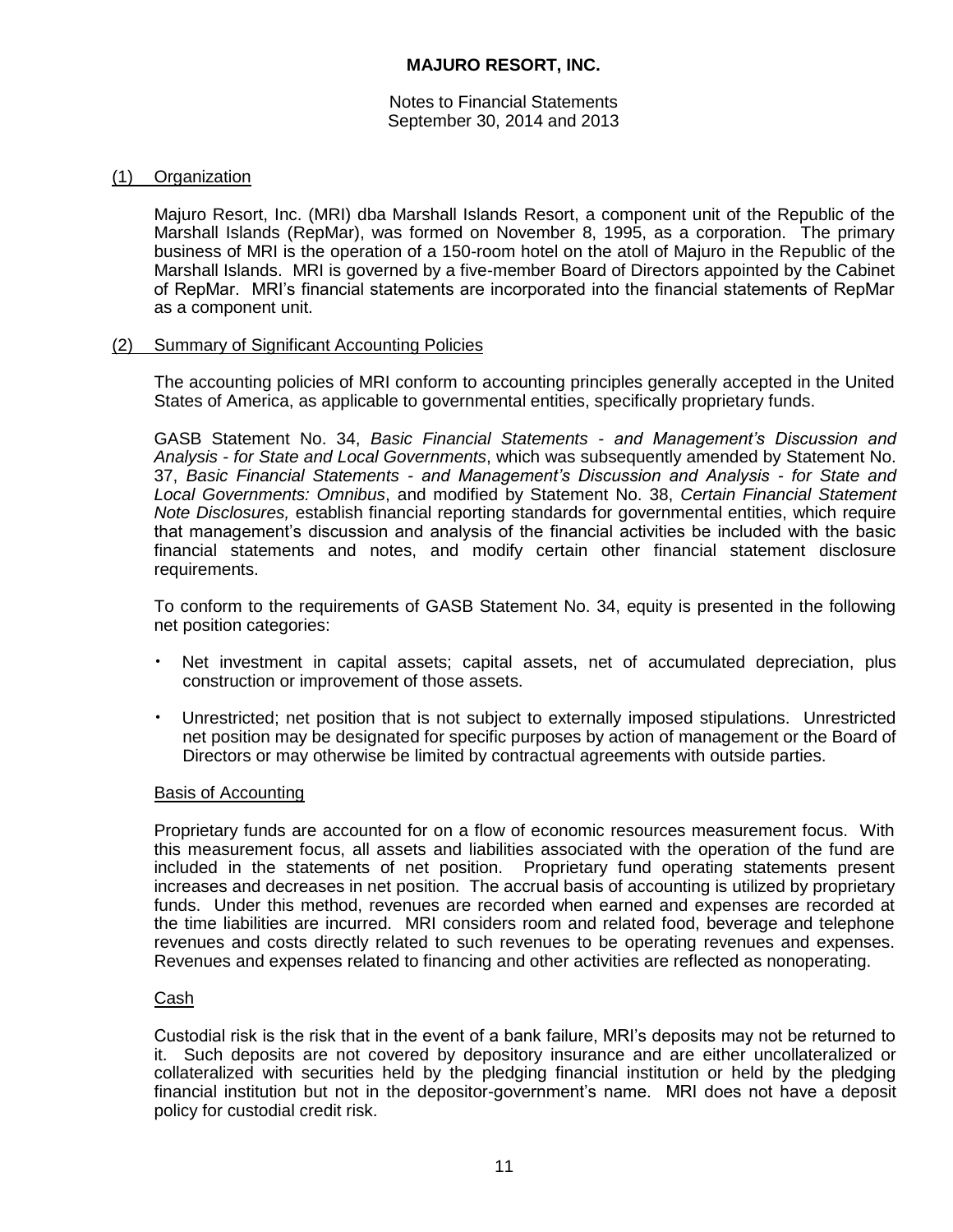Notes to Financial Statements September 30, 2014 and 2013

### (2) Summary of Significant Accounting Policies, Continued

### Cash, Continued

For purpose of the statements of net position and cash flows, cash is defined as cash on hand and cash held in demand accounts. As of September 30, 2014 and 2013, the carrying amount of cash was \$126,828 and \$79,276, respectively, and the corresponding bank balances were \$155,298 and \$116,080 respectively. As of September 30, 2014 and 2013, bank balances in the amount of \$148,310 and \$110,358, respectively, were maintained in a financial institution subject to Federal Deposit Insurance Corporation (FDIC) insurance with the remainder being maintained in a non-FDIC insured financial institution. Accordingly, these deposits are exposed to custodial credit risk. MRI does not require collateralization of its cash deposits; therefore, deposit levels in excess of FDIC insurance coverage are uncollateralized.

### **Receivables**

All receivables are uncollateralized and are due from hotel customers and others located within the Republic of the Marshall Islands and the South Pacific region.

#### Allowance for Doubtful Accounts

The allowance for doubtful accounts is stated at an amount which management believes will be adequate to absorb possible losses on accounts receivable that may become uncollectible based on evaluations of the collectability of these accounts and prior collection experience. The allowance is established through a provision for bad debts charged to expense.

### Inventories

Inventories are stated at the lower of cost (average costing) or market (net realizable value).

### Operating Supplies

China, glass, linen, silverware and uniforms are charged to expense in the year of purchase.

#### Property, Plant and Equipment

Property, plant and equipment with a cost that equals or exceeds \$100 are capitalized. Such assets are stated at cost. Depreciation is calculated using the straight-line method based on the estimated useful lives of the respective assets.

#### Deferred Outflows of Resources

In addition to assets, the statement of net position will sometimes report a separate section for deferred outflows of resources. This separate financial statement element, deferred outflows of resources represents a consumption of net position that applies to a future period and so will not be recognized as an outflow of resources (deduction of net position) until then. MRI has no items that qualify for reporting in this category.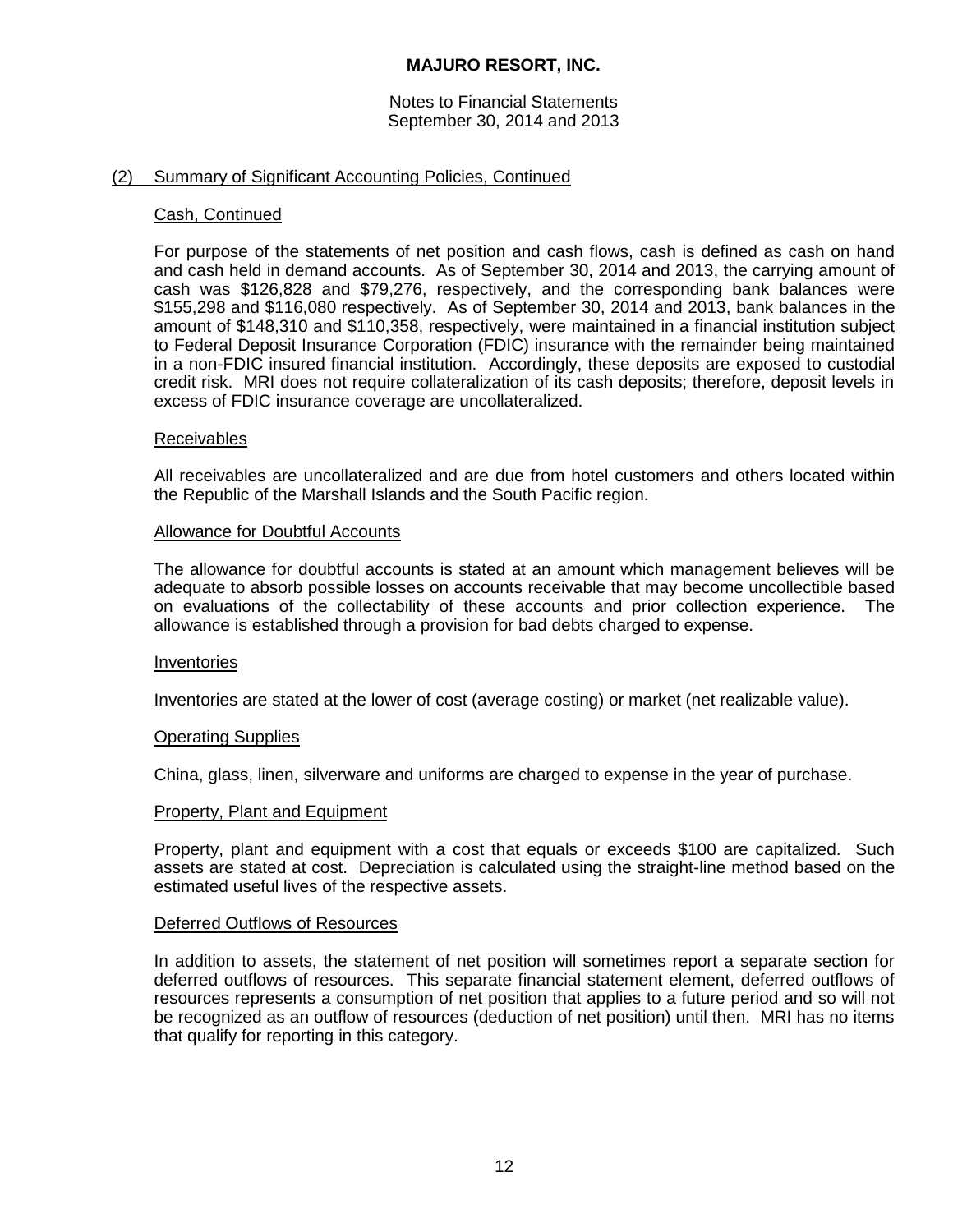Notes to Financial Statements September 30, 2014 and 2013

# (2) Summary of Significant Accounting Policies, Continued

# Deferred Inflows of Resources

In addition to liabilities, the statement of net position will sometimes report a separate section for deferred inflows of resources. This separate financial statement element, deferred inflows of resources represents an acquisition of net position that applies to a future period and so will not be recognized as an inflow of resources (additions to net position) until then. MRI has no items that qualify for reporting in this category.

# Taxes

Corporate profits are not subject to income tax in the Republic of the Marshall Islands. The Government of the Republic of the Marshall Islands imposes a gross receipts tax of 3% on revenues.

### Advertising Costs

MRI expenses advertising costs as incurred. During the years ended September 30, 2014 and 2013, MRI incurred advertising costs of \$11,703 and \$12,980, respectively.

### Compensated Absences

Vested or accumulated vacation leave is recorded as an expense and liability as the benefits accrue to employees. No liability is recorded for nonvesting accumulating rights to receive sick benefits. As of September 30, 2014 and 2013, the accumulated vacation leave liability amounted to \$44,571 and \$37,861, respectively, and is included within the statements of net position as accrued expenses.

### New Accounting Standards

During fiscal year 2014, MRI implemented the following pronouncements:

- GASB Statement No. 66, *Technical Corrections - 2012*, which enhances the usefulness of financial reports by resolving conflicting accounting and financial reporting guidance that could diminish the consistency of financial reporting. The implementation of this statement did not have a material effect on the accompanying financial statements.
- GASB Statement No. 67, *Financial Reporting for Pension Plans,* which revises existing guidance for the financial reports of most pension plans. The implementation of this statement did not have a material effect on the accompanying financial statements.
- GASB Statement No. 70, *Accounting and Financial Reporting for Nonexchange Financial Guarantees*, which requires a state or local government guarantor that offers a nonexchange financial guarantee to another organization or government to recognize a liability on its financial statements when it is more likely than not that the guarantor will be required to make a payment to the obligation holders under the agreement. The implementation of this statement did not have a material effect on the accompanying financial statements.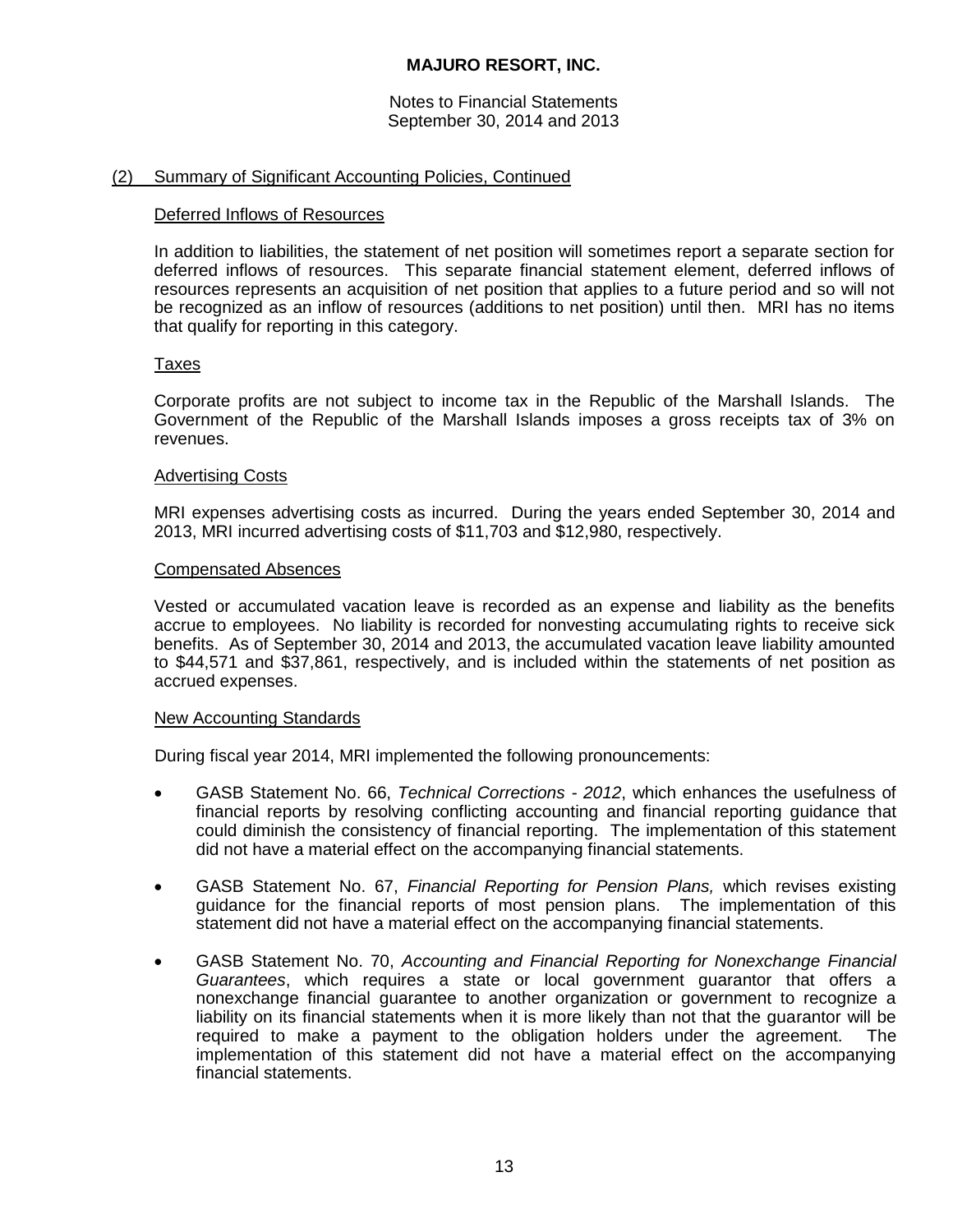Notes to Financial Statements September 30, 2014 and 2013

# (2) Summary of Significant Accounting Policies, Continued

### New Accounting Standards, Continued

In June 2012, GASB issued Statement No. 68, *Accounting and Financial Reporting for Pensions,*  which revises and establishes new financial reporting requirements for most governments that provide their employees with pension benefits. The provisions in Statement 68 are effective for fiscal years beginning after June 15, 2014. Management does not believe that the implementation of this statement will have a material effect on the financial statements of MRI.

In January 2013, GASB issued Statement No. 69, *Government Combinations and Disposals of Government Operations,* which improves accounting and financial reporting for state and local governments' combinations and disposals of government operations. Government combinations include mergers, acquisitions, and transfers of operations. A disposal of government operations can occur through a transfer to another government or a sale. The provisions in Statement 69 are effective for fiscal years beginning after December 15, 2013. Management has not yet determined the effect of implementation of this statement on the financial statements of MRI.

In November 2013, GASB issued Statement No. 71, *Pension Transition for Contributions Made Subsequent to the Measurement Date - an amendment of GASB Statement No. 68,* which addresses an issue regarding application of the transition provisions of Statement No. 68, *Accounting and Financial Reporting for Pensions*. The issue relates to amounts associated with contributions, if any, made by a state or local government employer or nonemployer contributing entity to a defined benefit pension plan after the measurement date of the government's beginning net pension liability. The provisions in Statement 71 are effective for fiscal years beginning after June 15, 2014. Management has not yet determined the effect of implementation of this statement on the financial statements of MRI.

# **Estimates**

The preparation of financial statements in conformity with accounting principles generally accepted in the United States of America requires management to make estimates and assumptions that affect the reported amounts of assets and liabilities and disclosure of contingent assets and liabilities at the date of the financial statements and the reported amounts of revenues and expenses during the reporting period. Actual results could differ from those estimates.

### (3) Risk Management

MRI is exposed to various risks of loss related to torts; theft of, damage to, and destruction of assets; errors and omissions, injuries to employees; and natural disasters. MRI has elected to purchase commercial insurance from independent third parties for the risks of loss to which it is exposed. Settled claims from these risks have not exceeded commercial insurance coverage for the past three years. MRI does not maintain general liability insurance; property insurance; and fire, lightning and typhoon insurance for its hotel building and contents. In the event of an insurable loss, MRI may be self-insured to a material extent.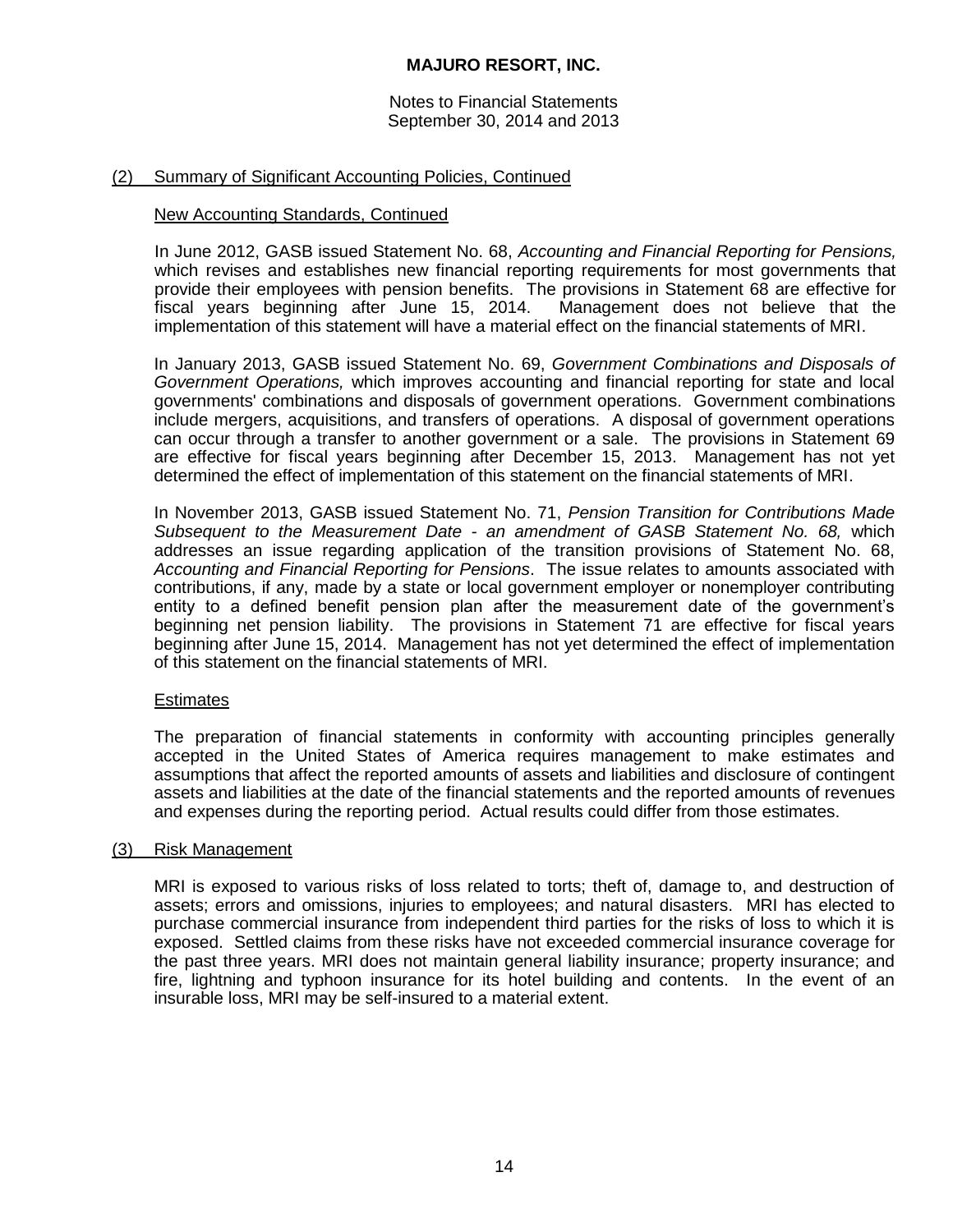### Notes to Financial Statements September 30, 2014 and 2013

# (4) Property, Plant and Equipment

Capital asset activity for the years ended September 30, 2014 and 2013 was as follows:

|                                                                                                                  | Estimated<br>Useful Lives                            | Balance at<br>October 1,<br>2013                              | Additions                                           | Balance at<br>September 30,<br>2014                              |
|------------------------------------------------------------------------------------------------------------------|------------------------------------------------------|---------------------------------------------------------------|-----------------------------------------------------|------------------------------------------------------------------|
| Building and structure<br>Furniture and fixtures<br>Office equipment<br>Other equipment<br>Motor vehicles        | 17 years<br>3 years<br>3 years<br>3 years<br>3 years | 2,543,390<br>\$<br>1,238,720<br>228,226<br>104,983<br>173,588 | 4,580<br>\$<br>104,050<br>12,879<br>4,855<br>26,450 | \$2,547,970<br>1,342,770<br>241,105<br>109,838<br>200,038        |
| Less accumulated depreciation                                                                                    |                                                      | 4,288,907<br>(2,498,079)                                      | 152,814<br><u>(367,015)</u>                         | 4,441,721<br>(2,865,094)                                         |
|                                                                                                                  |                                                      | 1,790,828<br>\$                                               | \$<br>(214, 201)                                    | \$1,576,627                                                      |
|                                                                                                                  | Estimated<br>Useful Lives                            | Balance at<br>October 1,<br>2012                              | <b>Additions</b>                                    | Balance at<br>September 30,<br>2013                              |
| Building and structure<br><b>Furniture and fixtures</b><br>Office equipment<br>Other equipment<br>Motor vehicles | 17 years<br>3 years<br>3 years<br>3 years<br>3 years | \$2,362,004<br>924,297<br>221,545<br>96,153<br>113,762        | \$181,386<br>314,423<br>6,681<br>8,830<br>59,826    | \$2,543,390<br>1,238,720<br>228,226<br>104,983<br><u>173,588</u> |
| Less accumulated depreciation                                                                                    |                                                      | 3,717,761<br>(2,232,564)                                      | 571,146<br><u>(265,515)</u>                         | 4,288,907<br><u>(2,498,079)</u>                                  |
|                                                                                                                  |                                                      | 1,485,197<br>\$                                               | \$<br>305,631                                       | \$1,790,828                                                      |

# (5) Note Payable

On December 12, 2012, MRI obtained a \$95,000 short-term loan facility from the Marshall Islands Development Bank to finance certain capital expenditures associated with the hosting of the Pacific Islands Forum in Majuro. The loan bears interest at 7% per annum payable at maturity, due October 1, 2013 or as soon as funding from RepMar becomes available. This loan was paid in full on December 13, 2013 through an assignment of 2014 appropriations received from RepMar.

Short-term debt changes during the years ended September 30, 2014 and 2013 are as follows:

| 2014:                 | <b>Balance</b><br>October 1 | <b>Drawdowns</b> | Repayment              | <b>Balance</b><br>September 30, |
|-----------------------|-----------------------------|------------------|------------------------|---------------------------------|
| Loan payable<br>2013: | 95,000<br>S                 | S<br>$\sim$ $-$  | (95,000)<br>\$         |                                 |
| Loan payable          |                             | 95,000           | \$<br>$\sim$ 100 $\mu$ | 95,000                          |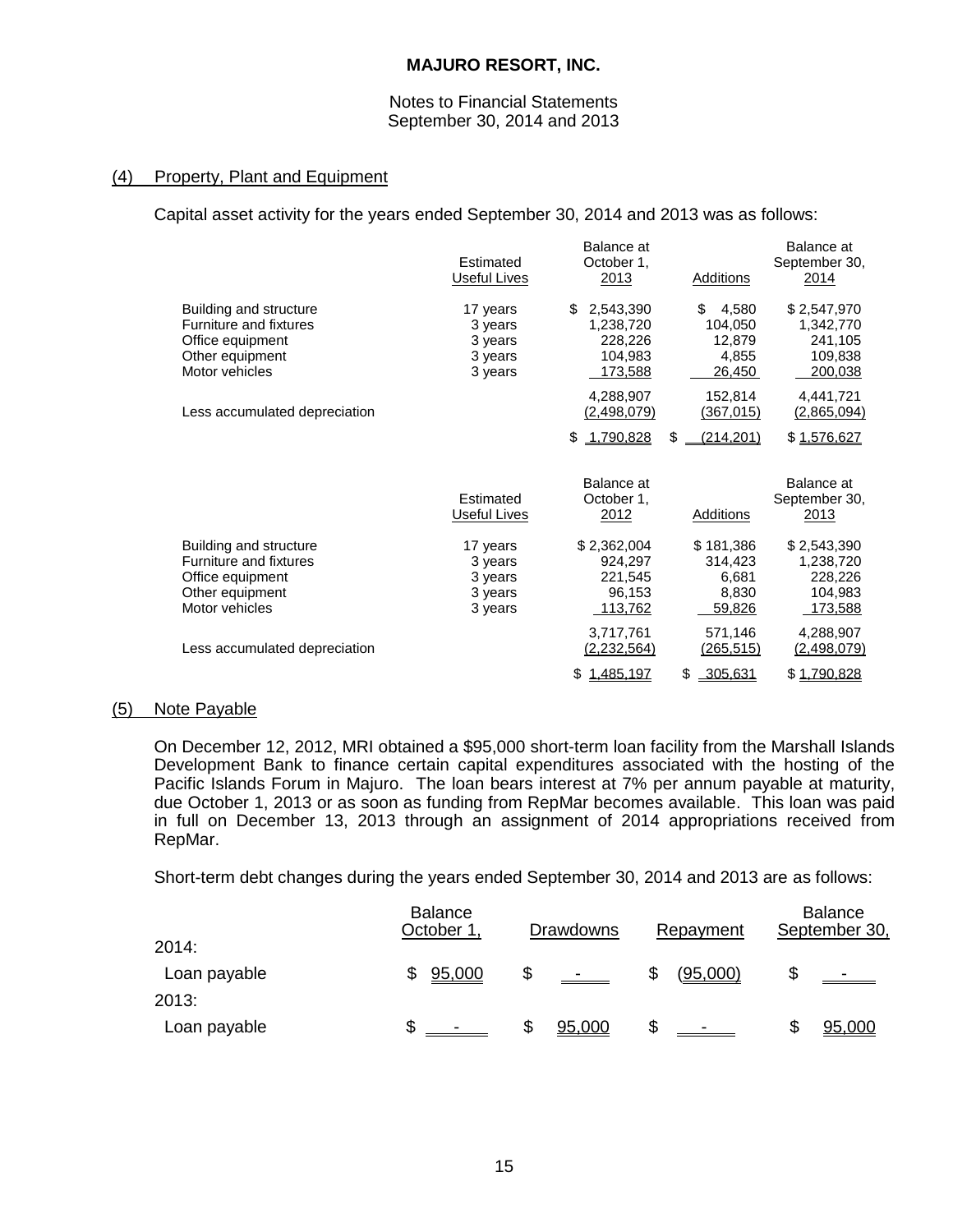Notes to Financial Statements September 30, 2014 and 2013

### (6) Related Party Transactions

MRI is a component unit of RepMar and is therefore affiliated with all RepMar-owned and affiliated entities, including the Marshall Islands Development Bank.

MRI's hotel service is provided to RepMar and all RepMar-owned and affiliated entities. Services are provided to these entities at the same rates charged to third parties; however, MRI provides more favorable payment terms to its affiliates than those afforded to third parties.

MRI utilizes services from certain affiliated entities at substantially more favorable terms than those incurred from third parties.

A summary of related party balances and transactions as of September 30, 2014 and 2013 and for the years then ended are as follows:

|                                                                                | 2014                |                         |                     |                      |  |  |
|--------------------------------------------------------------------------------|---------------------|-------------------------|---------------------|----------------------|--|--|
|                                                                                | <u>Revenues</u>     | <b>Expenses</b>         | <b>Receivables</b>  | <b>Payables</b>      |  |  |
| RepMar<br>Marshalls Energy Company, Inc.<br><b>Marshall Islands National</b>   | \$227,458<br>58,287 | \$<br>54,563<br>206,931 | \$280,078<br>12,582 | \$240,125<br>374,309 |  |  |
| <b>Telecommunications Authority</b><br><b>Marshall Islands Social Security</b> | 7,408               | 81,717                  | 2,903               | 9,021                |  |  |
| Administration                                                                 | 1,550               | 135,725                 |                     | 46,692               |  |  |
| Majuro Water and Sewer Company, Inc.                                           | 19,293              | 34,866                  | 920                 | 14,694               |  |  |
| Other                                                                          | 220,820             | 7,375                   | 89,905              | 105                  |  |  |
|                                                                                | \$534,816           | \$521,177               | \$386,388           | \$684,946            |  |  |
|                                                                                |                     |                         | 2013                |                      |  |  |
|                                                                                | Revenues            | <b>Expenses</b>         | <b>Receivables</b>  | <b>Payables</b>      |  |  |
| RepMar                                                                         | \$445,575           | $\mathbb{S}$<br>11,610  | \$230,983           | \$273,616            |  |  |
| Marshalls Energy Company, Inc.<br><b>Marshall Islands National</b>             | 97,180              | 625,744                 | 16,407              |                      |  |  |
| <b>Telecommunications Authority</b><br><b>Marshall Islands Social Security</b> | 2,759               | 75,754                  | 1,149               | 4,631                |  |  |
| Administration                                                                 | 3,302               | 91,403                  | 266                 | 60,960               |  |  |
| Majuro Water and Sewer Company, Inc.                                           | 18,356              | 48,534                  | 12,126              | 20,145               |  |  |
| Other                                                                          | 167,323             | 3,692                   | 32,959              | 1,891                |  |  |
|                                                                                | \$ 734,495          | \$856,737               | \$293,890           | \$361,243            |  |  |

Receivables from affiliates are uncollateralized, interest free and have no set repayment terms.

The operations of MRI were funded by appropriations, totaling \$95,000 and \$321,900, respectively, from the Nitijela of RepMar during the years ended September 30, 2014 and 2013.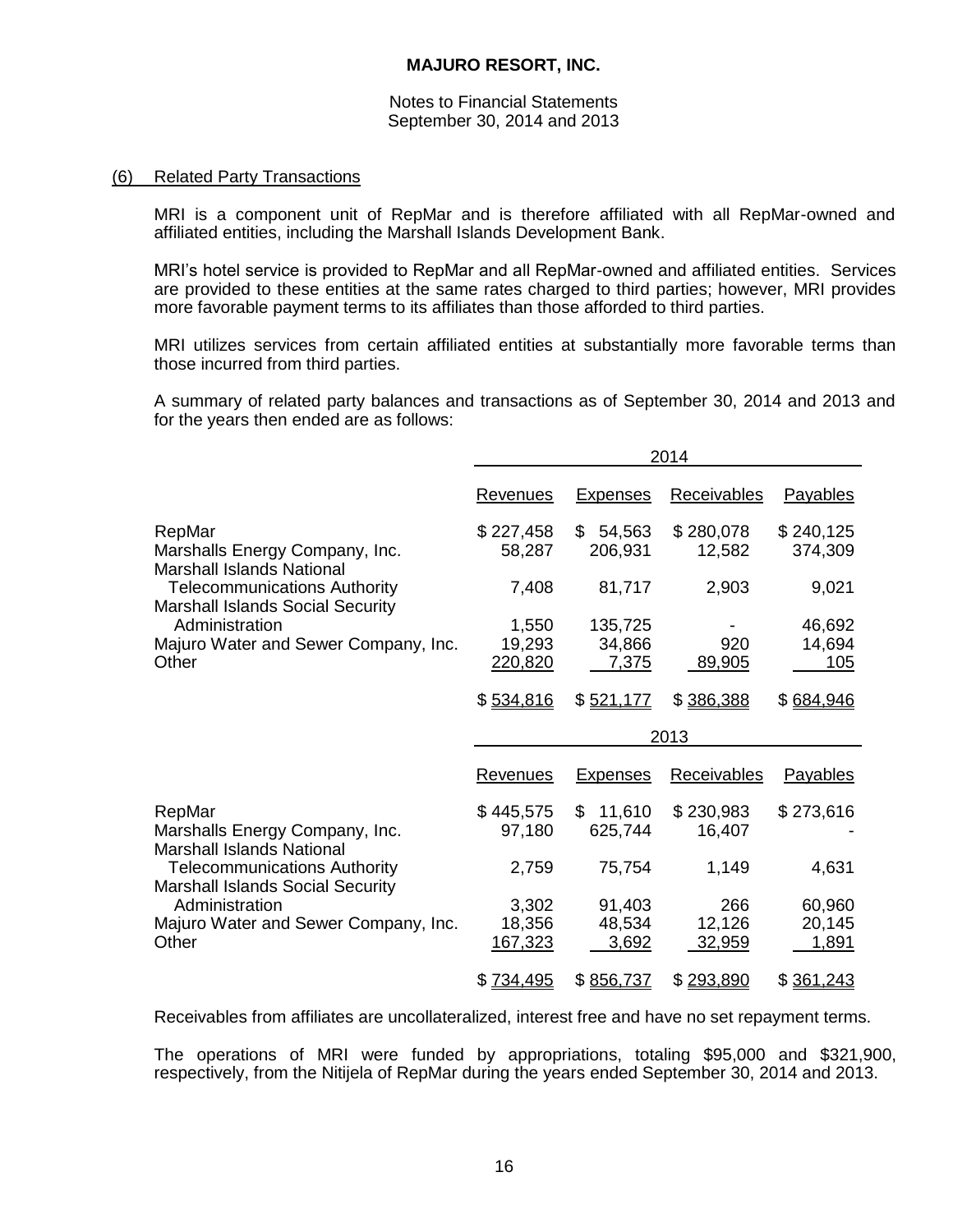Notes to Financial Statements September 30, 2014 and 2013

### (7) Commitment and Contingencies

### **Commitment**

MRI leases the land on which the hotel is situated at the rate of \$10,212 per year plus 2.5% of gross revenue earned. These payments are suspended until such time as any person or entity other than RepMar or any agency thereof holds 75% of the ownership of the lessee, or its successor in the interest in the hotel. The lease agreement also requires that 5% of the initial outstanding shares of the lessee or its successor be issued to the lessor. Neither MRI or RepMar have issued shares to the lessor at September 30, 2014 and 2013.

MRI leases out business space to a commercial entity in the island at a rate of \$1,750/month expiring on February 28, 2015, subject for annual renewal.

### **Contingencies**

The accompanying financial statements have been prepared in conformity with accounting principles generally accepted in the United States of America, which contemplates the continuation of MRI as a going concern. MRI sustained substantial operating losses during the years ended September 30, 2014 and 2013 of \$398,639 and \$794,784, respectively, and used a substantial amount of working capital in its operations resulting in a working capital deficiency of \$928,833 and \$826,443 during the years ended September 30, 2014 and 2013. Management acknowledges that it is currently dependent on RepMar for cash funding in order to maintain MRI as a going concern. Although RepMar has provided funding in the past, MRI does not have a formal agreement with RepMar to provide funds in the future. Management believes that the continuation of MRI's operations is dependent upon the future financial support of RepMar, deferment in payment of certain liabilities, and/or significant improvements in operations.

In view of these matters, realization of a major portion of the assets in the accompanying statement of net position at September 30, 2014, is dependent upon continued operations of MRI, which, in turn, is dependent upon MRI's ability to provide service to its customers and the success of future operations. Management believes that actions presently being undertaken to revise MRI's operating requirements, including the generation of positive cash flows from operations, and increasing occupancy rates and average room rates, provide the opportunity for MRI to continue as a going concern.

At September 30, 2014 and 2013, MRI did not file sales and local government taxes until August 2014, which may not be in compliance with Majuro Atoll Local Government (Malgov) local ordinances. As a result, sales taxes of \$331,866 and \$283,764 and local government taxes of \$346,414 and \$301,535 as of September 30, 2014 and 2013, respectively, remain outstanding and are included as accrued expenses in the accompanying statements of net position. Unfavorable resolution of this matter could expose MRI to additional penalties and interest. Penalties and interest are estimated to be \$162,787 and \$140,472 as of September 30, 2014 and 2013, respectively. No such action has yet been filed. At September 30, 2014 and 2013, the financial statements do not include any adjustments that might result from the outcome of this uncertainty. Management is currently negotiating the settlement of the sales and local government taxes with Malgov.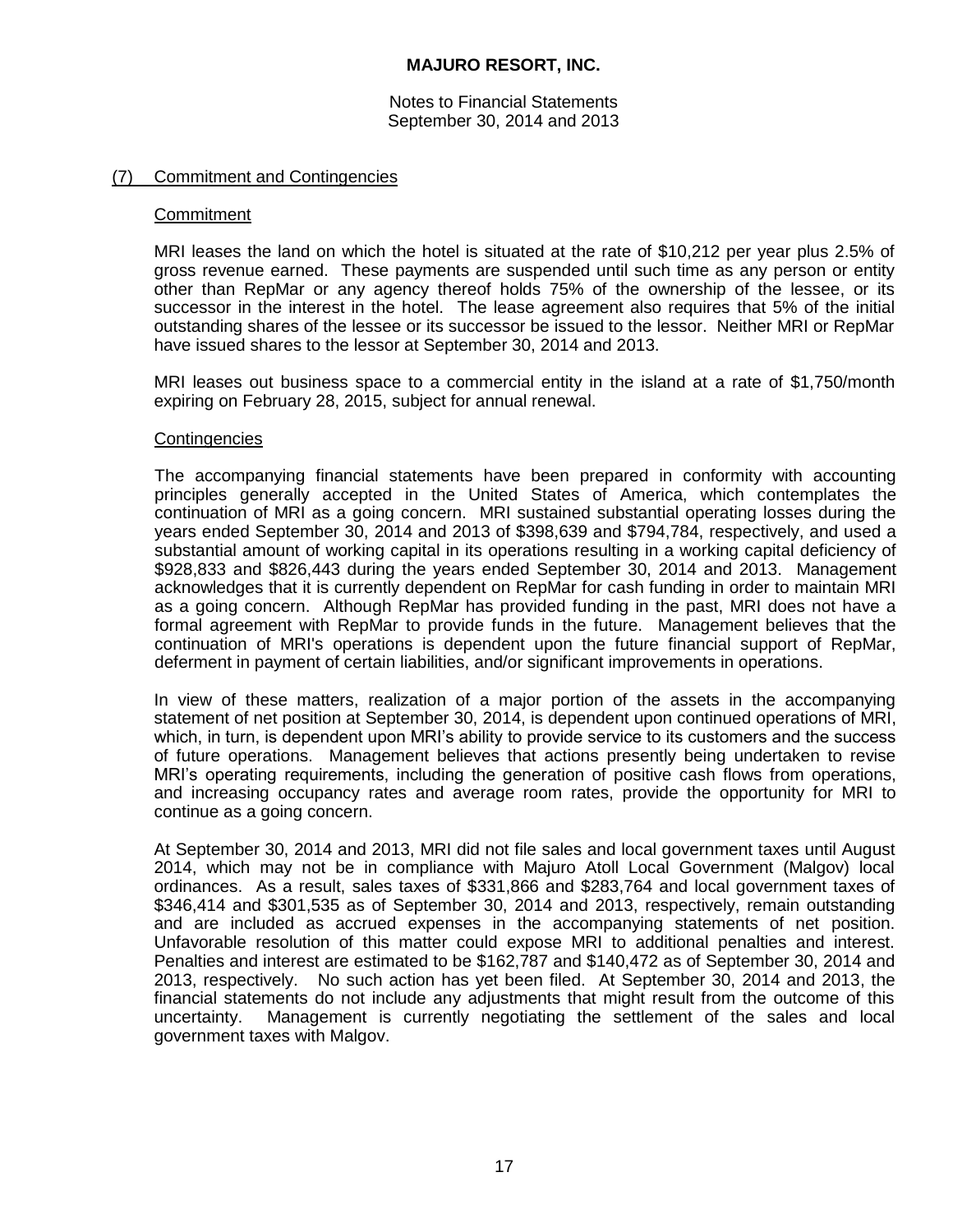Notes to Financial Statements September 30, 2014 and 2013

# (7) Commitment and Contingencies, Continued

### Contingencies, Continued

At September 30, 2014 and 2013, MRI is liable for delinquent withholding taxes, totaling \$240,125 and \$273,616, respectively. On November 12, 2013, MRI entered into an agreement with RepMar to resolve the settlement of certain delinquent withholding taxes whereby RepMar will deduct 20% from all payments due to MRI until such time that the delinquent withholding taxes liability has been fully satisfied. In addition, RepMar agreed to waive the payment of penalties and interest so long as MRI remains current on withholding taxes payable commencing October 2013. As of September 30, 2014, MRI was able to pay current withholding taxes.

At September 30, 2014 and 2013, MRI did not file gross receipts taxes (GRT) as required under the Income Tax Act of 1989. Management is of the opinion that MRI is exempt from payment of GRT as MRI is considered a component unit of RepMar. Accordingly, no GRT liability is recorded in the accompanying financial statements. Management is currently working with RepMar's Ministry of Finance and Office of the Attorney General to formalize this understanding.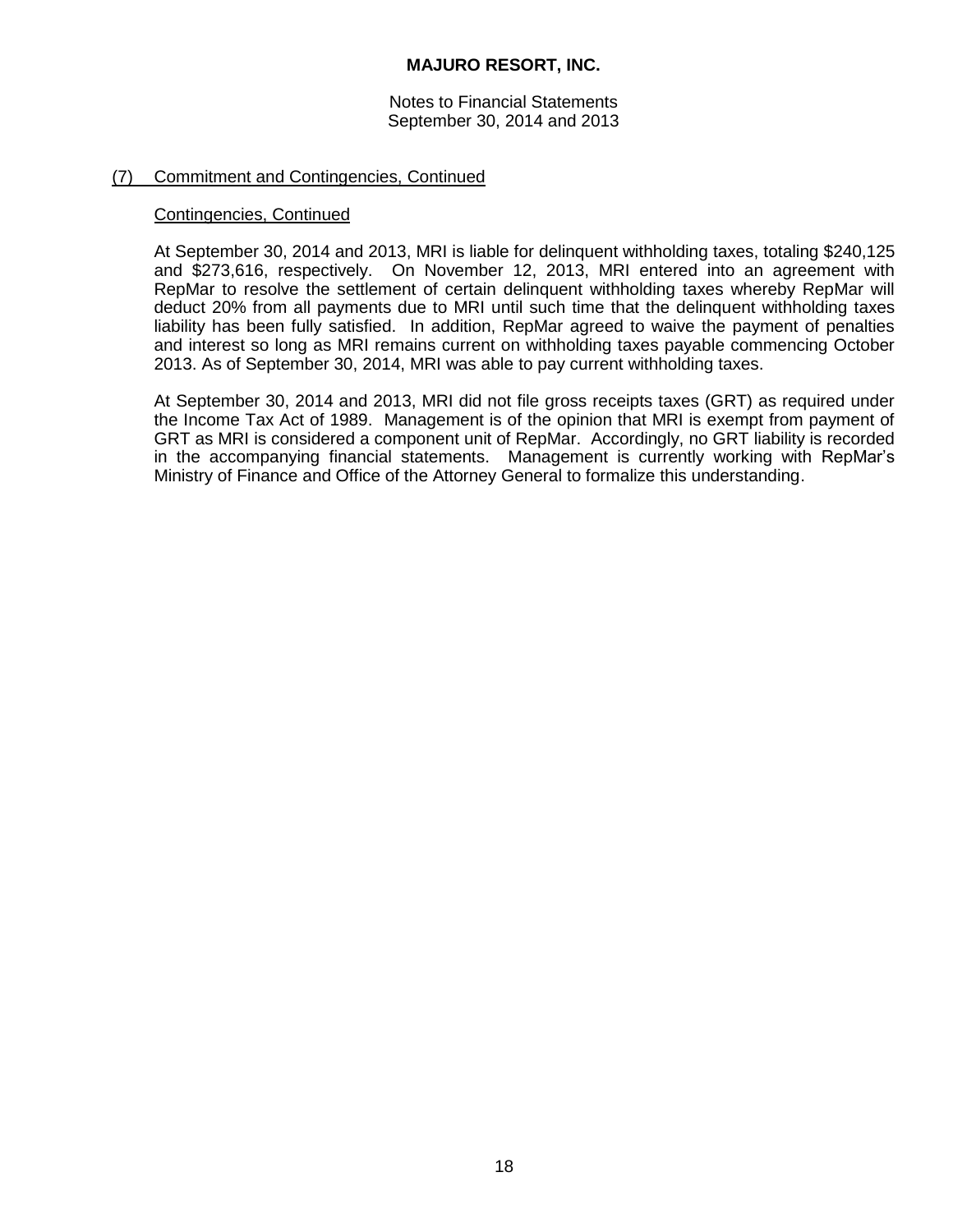

Deloitte & Touche LLP 361 South Marine Corps Drive Tamuning, GU 96913-3911 USA

Tel: (671)646-3884 Fax: (671)649-4932 www.deloitte.com

# **INDEPENDENT AUDITORS' REPORT ON INTERNAL CONTROL OVER FINANCIAL REPORTING AND ON COMPLIANCE AND OTHER MATTERS BASED ON AN AUDIT OF FINANCIAL STATEMENTS PERFORMED IN ACCORDANCE WITH** *GOVERNMENT AUDITING STANDARDS*

Board of Directors Majuro Resort, Inc.:

We have audited, in accordance with auditing standards generally accepted in the United States of America and the standards applicable to financial audits contained in *Government Auditing Standards* issued by the Comptroller General of the United States, the financial statements of Majuro Resort, Inc. (MRI), which comprise the statement of net position as of September 30, 2014, and the statements of revenues, expenses and changes in net position and of cash flows for the year then ended and the related notes to the financial statements, and have issued our report thereon dated September 21, 2015. Our report included an emphasis-of-matter paragraph regarding a going concern uncertainty.

# **Internal Control Over Financial Reporting**

In planning and performing our audit of the financial statements, we considered MRI's internal control over financial reporting (internal control) to determine the audit procedures that are appropriate in the circumstances for the purpose of expressing our opinion on the financial statements, but not for the purpose of expressing an opinion on the effectiveness of MRI's internal control. Accordingly, we do not express an opinion on the effectiveness of MRI's internal control.

Our consideration of internal control was for the limited purpose described in the preceding paragraph and was not designed to identify all deficiencies in internal control that might be material weaknesses or significant deficiencies and therefore, material weaknesses or significant deficiencies may exist that were not identified. However, as described in the accompanying Schedule of Findings and Responses, we identified certain deficiencies in internal control that we consider to be material weaknesses and significant deficiencies.

A *deficiency in internal control* exists when the design or operation of a control does not allow management or employees, in the normal course of performing their assigned functions, to prevent, or detect and correct, misstatements on a timely basis. A *material weakness* is a deficiency, or a combination of deficiencies, in internal control such that there is a reasonable possibility that a material misstatement of the entity's financial statements will not be prevented, or detected and corrected on a timely basis. We consider the deficiencies described in the accompanying Schedule of Findings and Responses as item 2014-003 to be material weaknesses.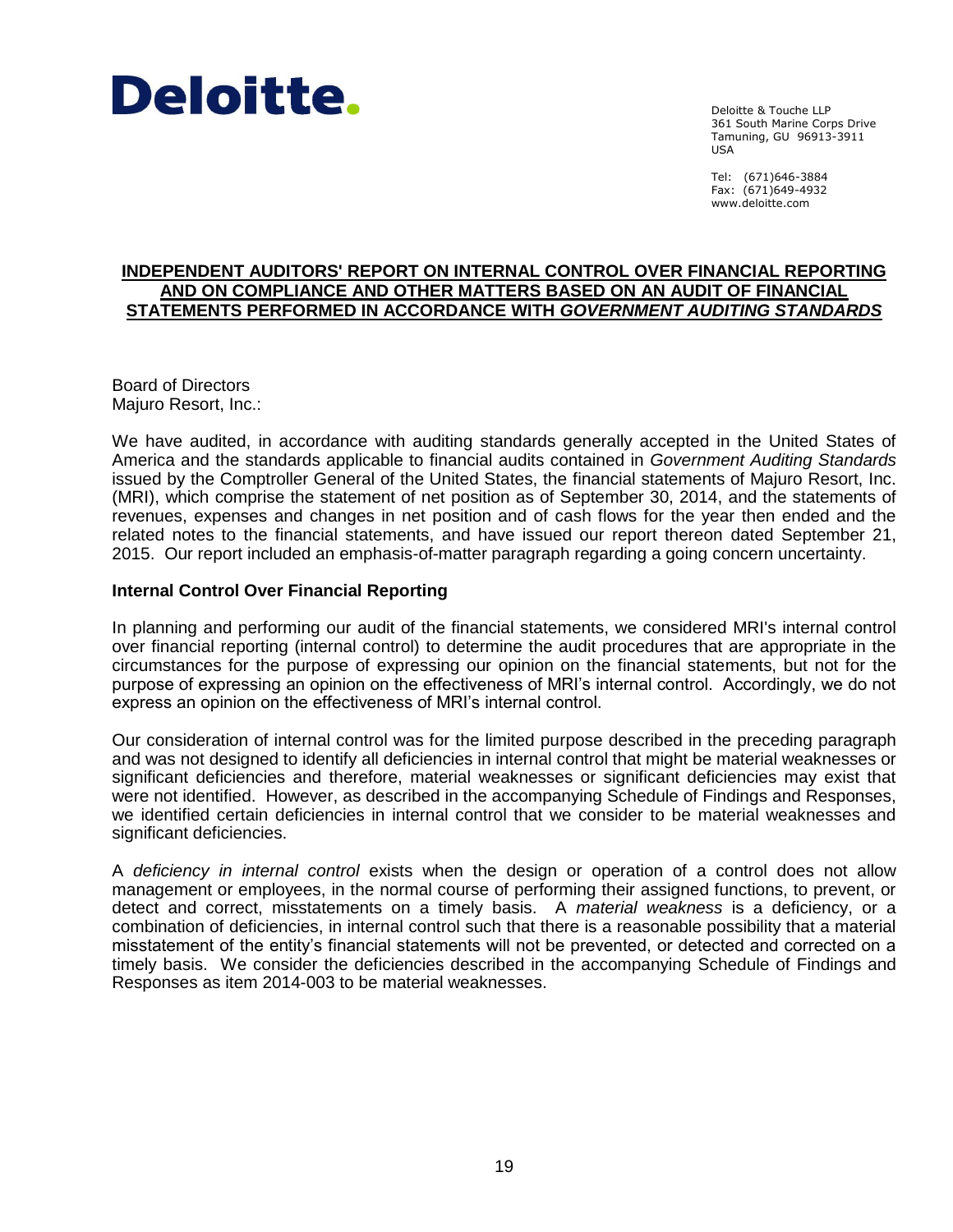# **Compliance and Other Matters**

As part of obtaining reasonable assurance about whether MRI's financial statements are free from material misstatement, we performed tests of its compliance with certain provisions of laws, regulations, contracts, and grant agreements, noncompliance with which could have a direct and material effect on the determination of financial statement amounts. However, providing an opinion on compliance with those provisions was not an objective of our audit, and accordingly, we do not express such an opinion. The results of our tests disclosed instances of noncompliance or other matters that are required to be reported under *Government Auditing Standards* and which are described in the accompanying Schedule of Findings and Responses as items 2014-001, 2014-002, and 2014-004.

# **MRI's Responses to Findings**

MRI's responses to the findings identified in our audit are described in the accompanying Schedule of Findings and Responses. MRI's responses were not subjected to the auditing procedures applied in the audit of the financial statements and, accordingly, we express no opinion on them.

# **Purpose of this Report**

The purpose of this report is solely to describe the scope of our testing of internal control and compliance and the result of that testing, and not to provide an opinion on the effectiveness of the entity's internal control or on compliance. This report is an integral part of an audit performed in accordance with *Government Auditing Standards* in considering the entity's internal control and compliance. Accordingly, this communication is not suitable for any other purpose.

loite Nachell

September 21, 2015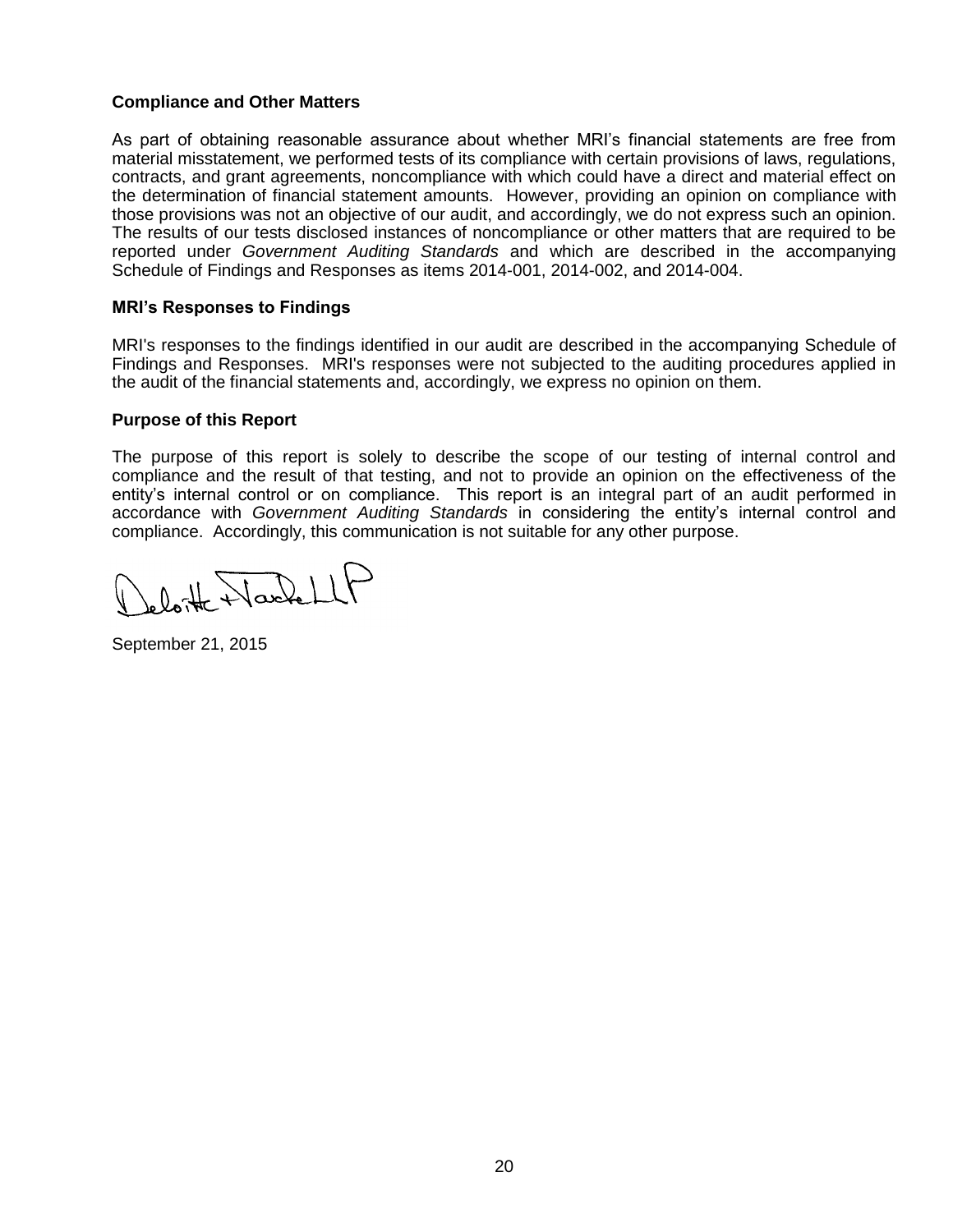Schedule of Findings and Responses Year Ended September 30, 2014

Finding No.: 2014-001 Area: Sales and Local Government Tax

Criteria: Majuro Atoll Local Government (Malgov) has local ordinances that require the payment of 4% sales tax and three dollar per night room tax by consumers and that these taxes be remitted to Malgov on a monthly basis.

Condition: MRI did not file sales and local government tax returns from 2006 through July 2014. However, these taxes have been accrued but only until May 2009. From then on, the entity stopped accruing these taxes until July 2014 when management decided to start accruing these taxes again.

Cause: MRI did not pay these taxes as management believes that they have already paid for the sales tax when MRI purchased items. Management believes paying the sales tax would result in double taxation. Local government hotel room taxes were not paid since management believes that MRI is owned by RepMar.

Effect: Non-compliance with local laws and regulations could result from this condition which may result in penalties and interest.

Prior Year Status: Non-filing of sales and local government taxes was reported as a finding in the audits of MRI for fiscal years 2006 through 2013.

Recommendation: We recommend that MRI file the tax returns on a timely basis to avoid the potential penalties and interest that may arise from it.

### Auditee Response and Corrective Action Plan:

Effective August 2014, MRI started paying its sales tax and local government taxes in compliance with MALGOV local ordinances and is now currently paying its taxes.

MRI had been accruing room taxes up to July 2014 and sales tax up to May 2009. MRI is closely working with the representative of Majuro Atoll Local Government to resolve this matter.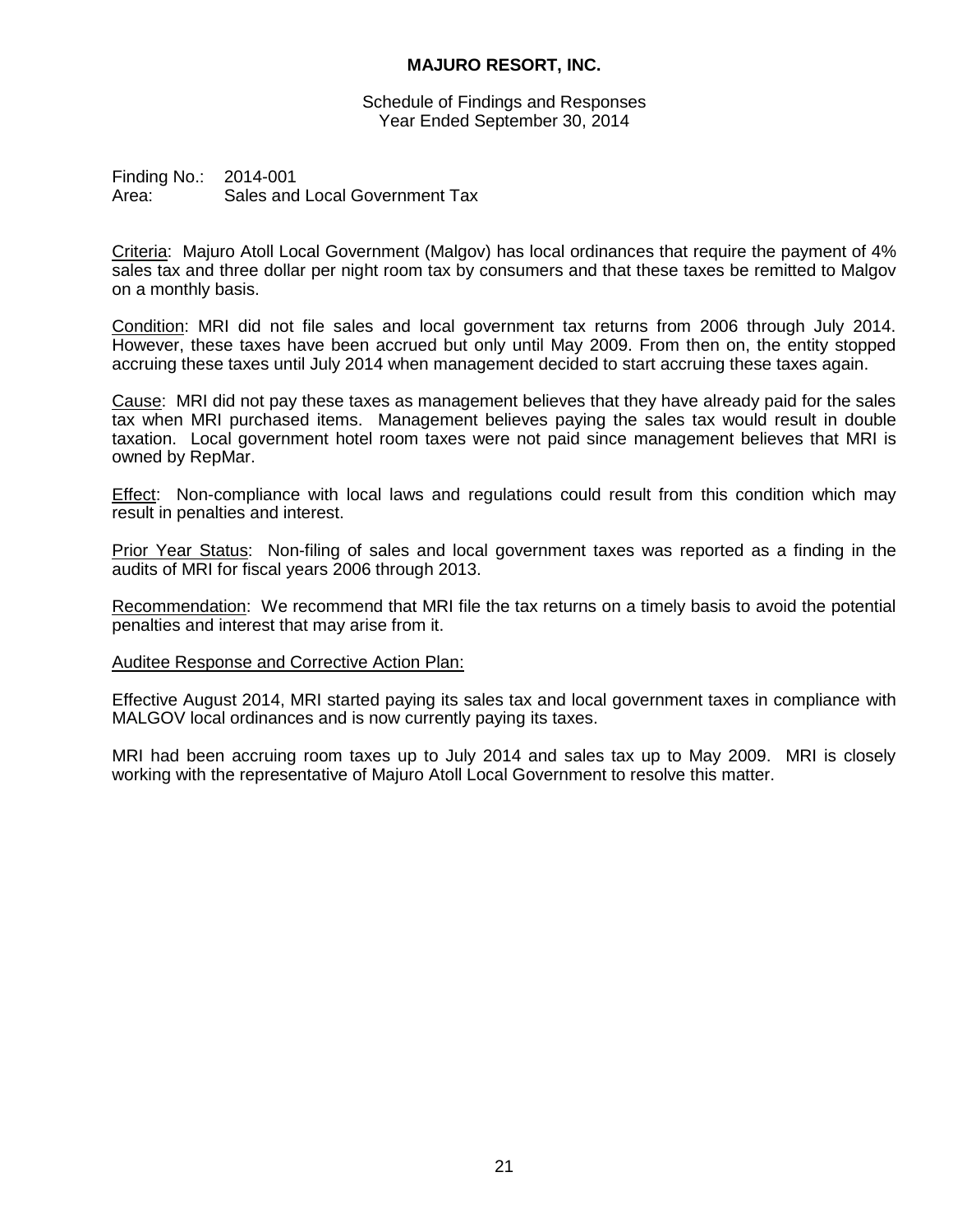Schedule of Findings and Responses, Continued Year Ended September 30, 2014

Finding No.: 2014-002 Area: Gross Revenue Tax

Criteria: The Government of the Republic of the Marshall Islands imposes a gross receipts tax of 3% on revenues.

Condition: MRI has not paid gross revenue taxes since its inception. It is not accruing possible GRT liabilities.

Cause: MRI did not pay GRT since MRI is owned by RepMar and therefore no tax payment is considered necessary.

**Effect:** Noncompliance with laws and regulations could result from this condition, which may result in penalties and interest.

Recommendation: We recommend that the tax returns be timely filed to minimize potential penalties and interest.

Auditee Response and Corrective Action Plan:

MRI believes that it is owned by RepMar and is not subject to GRT of 3% under C.M. 018(2004) and is therefore exempt from paying gross receipts tax.

MRI is currently working with the Ministry of Finance as well as verifying with the Attorney General's office regarding this concern.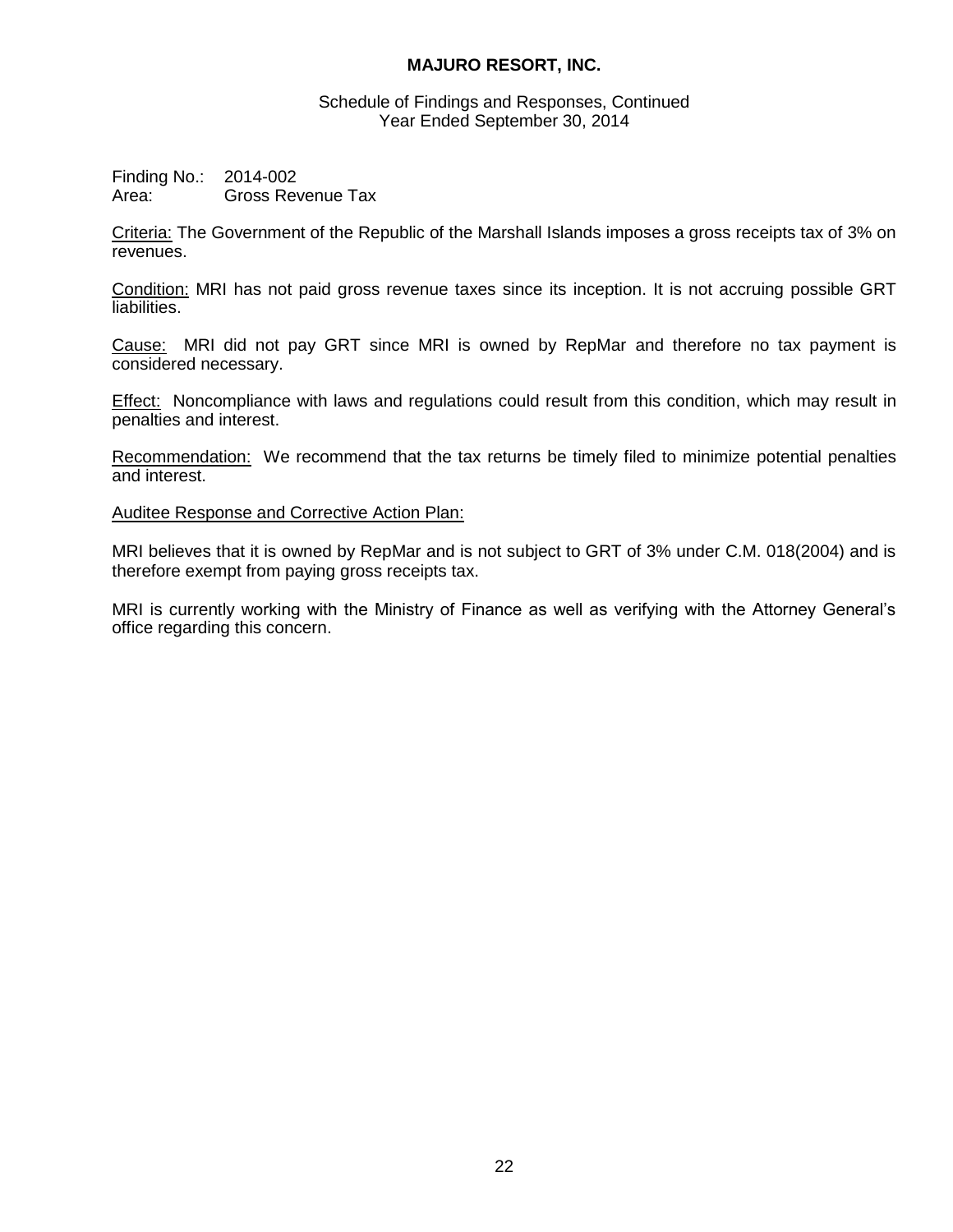Schedule of Findings and Responses, Continued Year Ended September 30, 2014

Finding No.: 2014-003 Area: Financial Reporting

Criteria: Timely financial reporting should be facilitated by internal control conducive to the preparation and independent review of reconciliations of all significant general ledger accounts.

Condition: MRI did not close its fiscal year September 30, 2014 financial statements (trial balance and subsidiary ledgers) until April 17, 2015, which delayed the incorporation of MRI's financial statements into the Republic of the Marshall Islands.

Cause: The cause of the above condition is the lack of timely closing of year-end financial and reviews and reconciliations of all significant general ledger accounts.

Effect: The trial balance was not timely provided.

Prior Year Status: The lack of timely financial reporting was reported as a finding in the audits of MRI for fiscal years 2012 and 2013.

Recommendation: We recommend that MRI implement internal control procedures to facilitate timely general ledger reconciliation processes.

### Auditee Response and Corrective Action Plan:

MRI has implemented internal control procedures of monthly reconciliations of Subsidiary Ledgers and General Ledgers. Based on our review of variances, the differences are mostly attributable to timing differences in postings therefore, adjusting entries have been made.

Management recently employed additional accounting staff to ease the workload within the department and implemented internal control procedures and facilitated preparations of reports on a timely manner. Timely review and reconciliations are performed regularly to ensure that any variances are resolved in an orderly manner and adjustments, if any, are reflected in the proper period.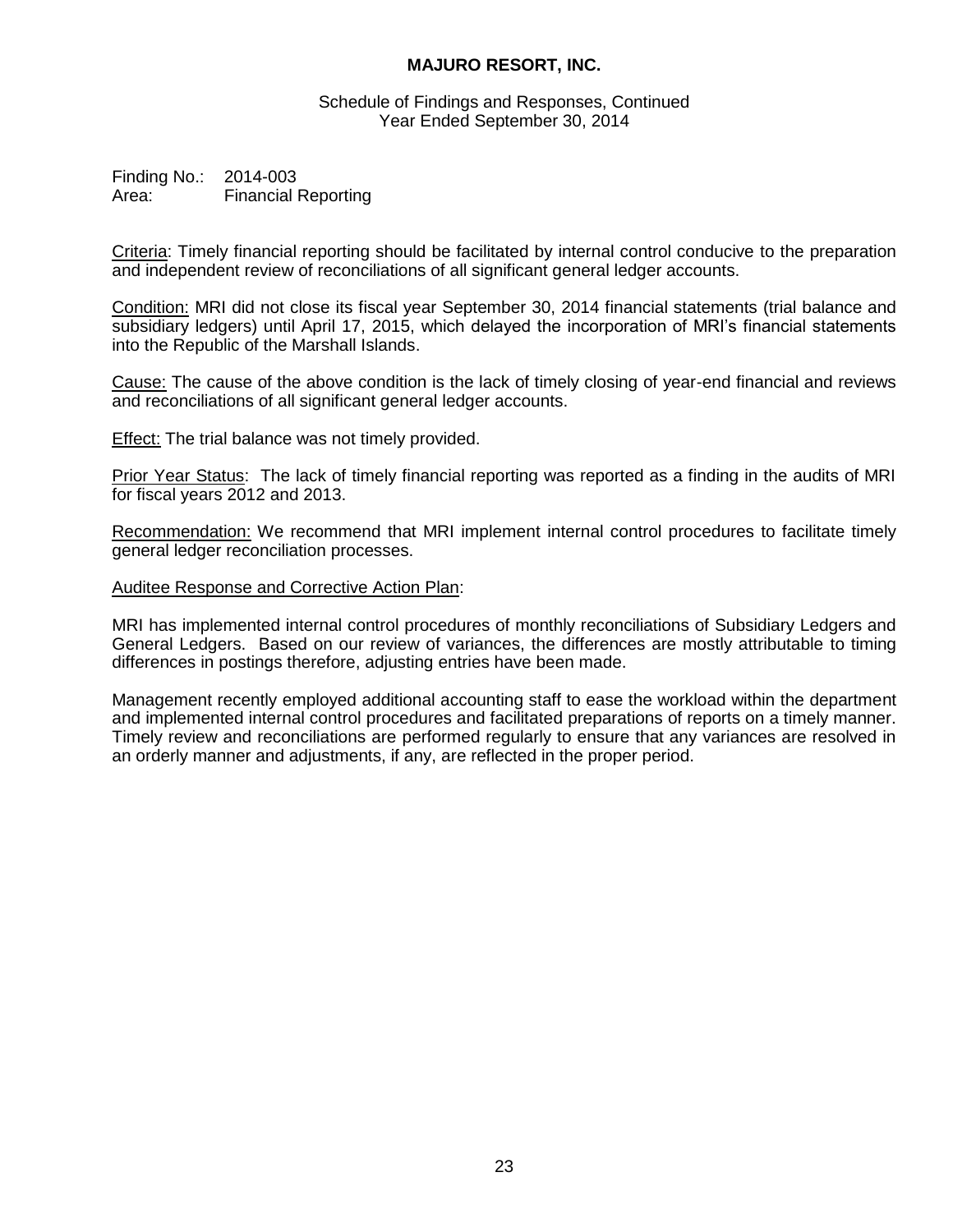Schedule of Findings and Responses, Continued Year Ended September 30, 2014

Finding No.: 2014-004 Area: Procurement

Criteria: RepMar's Procurement Code states the following:

- (a) Section 124 unless otherwise authorized by law, all Government contracts shall be awarded by competitive sealed bidding.
- (b) Section 127 procurement of goods and services not exceeding \$25,000 may be made in accordance with small purchase procedures promulgated by Repmar's Policy Office; provided, however, that procurement requirements shall not be artificially divided so as to constitute a small purchase under this Section. Small purchase procedures are those relatively simple and informal methods for securing services, supplies, or other property that do not cost more than \$25,000. RepMar's Ministry of Finance has previously declared that if small purchase procedures are used, price or rate quotations shall be obtained from an adequate number of qualified sources.
- (c) Section 128 a contract may be awarded for a supply, service, or construction item without competition when it is determined in writing that there is only one source for the required supply, service, or construction item.
- (d) Section 129 notwithstanding any other provision of this Act, emergency procurement may be made when there exists a threat to public health, welfare, or safety under emergency conditions as defined in regulations promulgated by the Policy Office; provided, that such emergency procurement shall be made with such competition as is practicable under the circumstances. A written determination of the basis for the emergence and for the selection of the particular contractor shall be included in the contract file.

Condition: The following payments were not adequately documented to evidence compliance with the procurement process set forth in the criteria:

| Date of<br><b>Invoice</b> | <b>Description</b>                             | <b>Invoice No.</b> | <b>Acquired</b><br>cost |
|---------------------------|------------------------------------------------|--------------------|-------------------------|
| 21-Apr-14                 | 1 Unit Brand New H-1 Hyudai Van                | 1342               | \$26,450                |
| 4-Mar-14                  | 1 unit washer & 1 unit dryer                   | C14262             | \$2,184                 |
| 5-Mar-14                  | 50 pcs Water heater                            | 1428               | \$4,790                 |
| $2-Apr-14$                | <b>Toner Cartridges</b>                        | 129918/129818      | \$3,197                 |
|                           | Labor/service charge for installation of ultra |                    |                         |
| 17-Mar-14                 | violet lamps                                   | 3465               | \$1,563                 |
| 15-Jul-14                 | Lumber, alum roofing tin, and rebar epoxy      | 111798             | \$2,012                 |

Cause: The cause of the above condition is a lack of planning and adequate internal control policies and procedures requiring documentation of procurement procedures and compliance with RepMar's Procurement Code.

Effect: The effect of the above condition is noncompliance with RepMar's Procurement Code.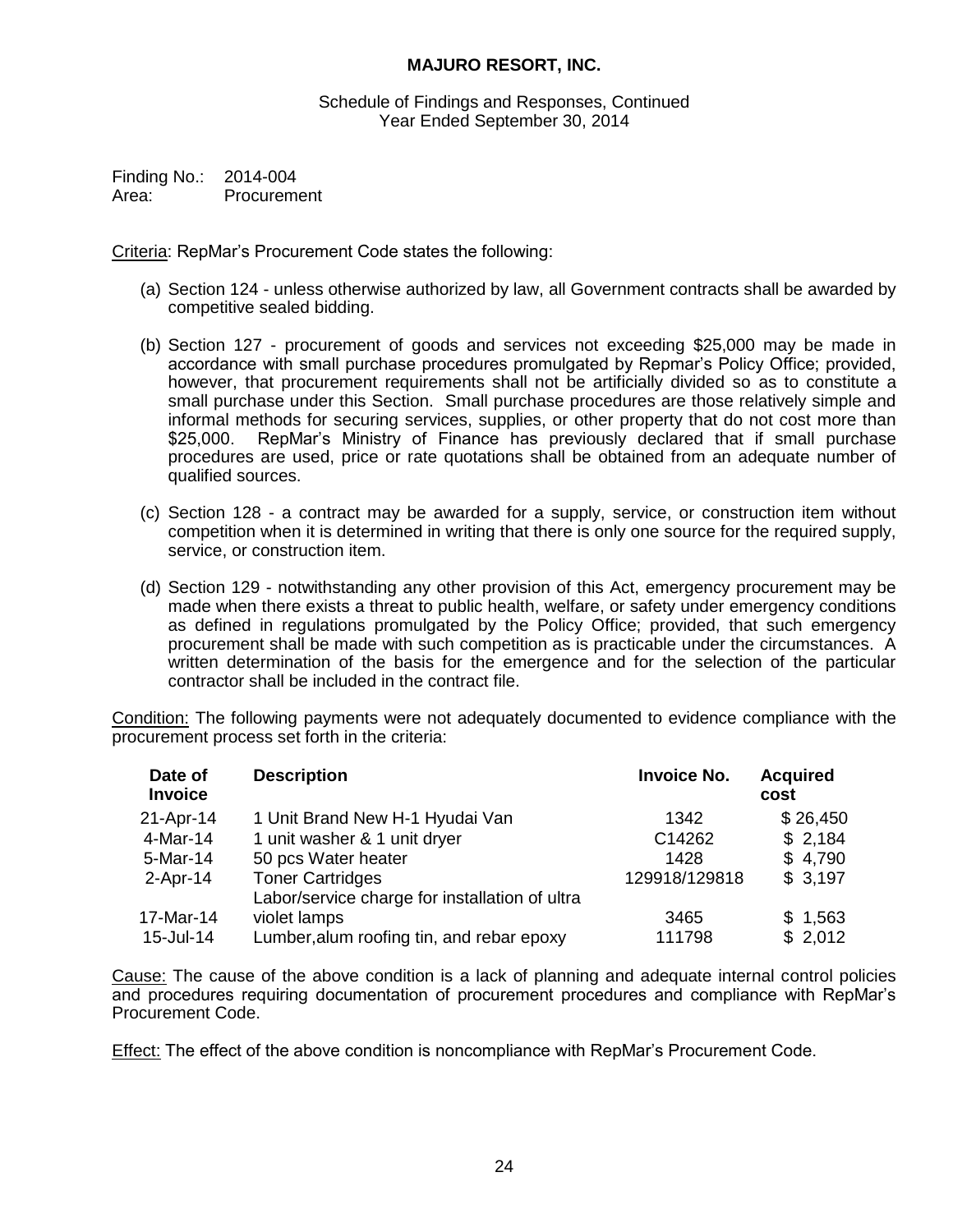Schedule of Findings and Responses, Continued Year Ended September 30, 2014

Finding No.: 2014-004, Continued Area: Procurement

Prior Year Status: The lack of compliance with RepMar's Procurement Code was reported as a finding in the audit of MRI for fiscal year 2013.

Recommendation: We recommend that management establish adequate internal control policies and procedures requiring compliance with RepMar's Procurement Code.

### Auditee Response and Corrective Action Plan:

MRI's lack of compliance with the procurement procedure were caused by various factors such as (1) Limited product availability on island- not all vendors on island provide the products/services that the establishment needs (2) Time Constraint – there were purchases that are needed urgently from various repairs due to wear and tear especially when it comes to hotel maintenance.

MRI management recently designated a Property Service Manager who will oversee these purchases to make sure that documentation of procurement is in compliance with RepMar's procurement code.